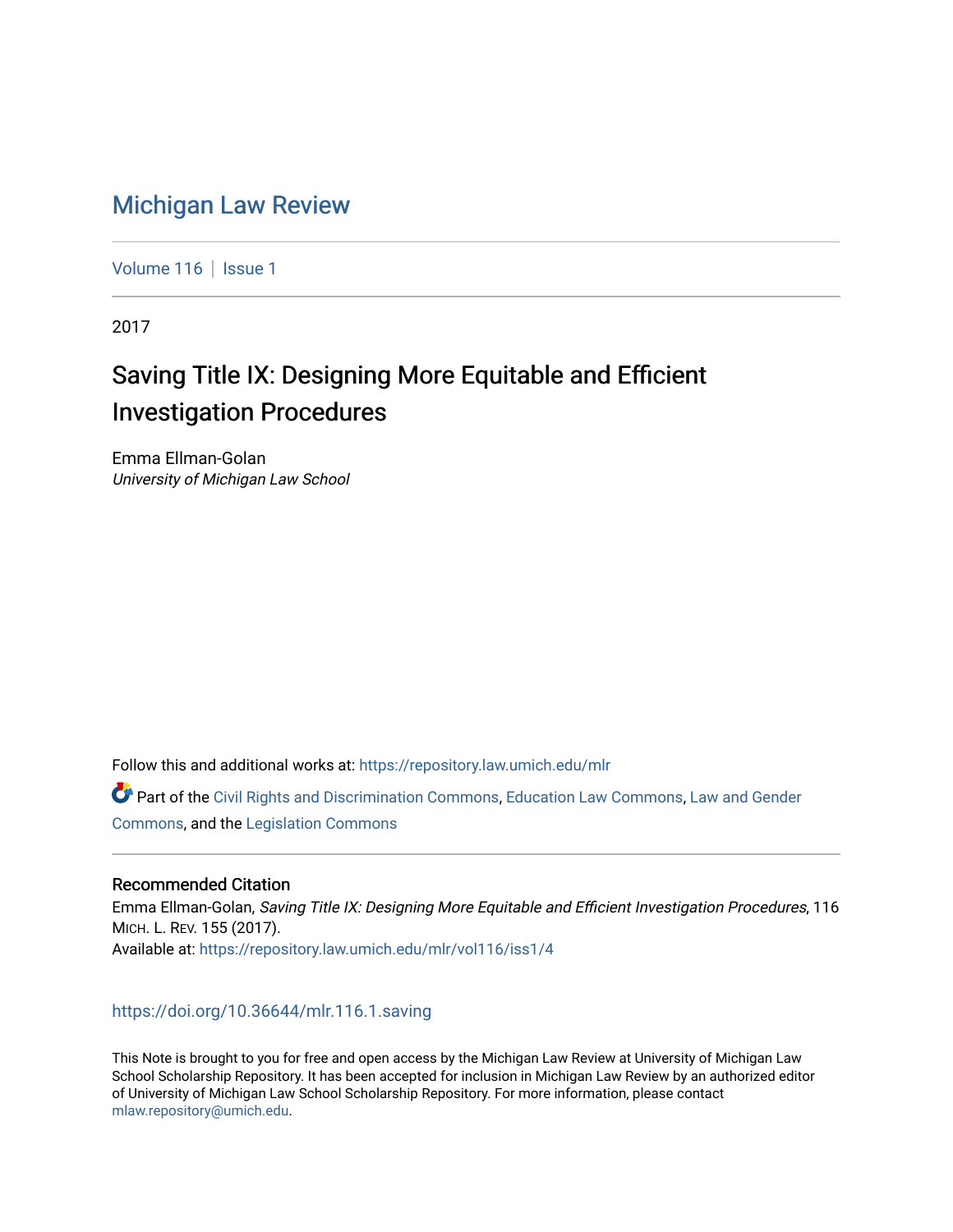### **NOTE**

### **Saving Title IX: Designing More Equitable and Efficient Investigation Procedures**

#### *Emma Ellman-Golan\**

*In 2011, the Department of Education's Office of Civil Rights (OCR) issued guidance on Title IX compliance. This guidance has resulted in the creation of investigative and adjudicatory tribunals at colleges and universities receiving federal funds to hear claims of sexual assault, harassment, and violence. OCR's enforcement efforts are a laudable response to an epidemic of sexual violence on college campuses, but they have faced criticism from administrators, law professors, and potential members of the Trump Administration. This Note suggests ways to alter current Title IX enforcement mechanisms to placate critics and to maintain OCR enforcement as a bulwark against sexual violence on college campuses.*

#### Table of Contents

| I. THE NEW LANDSCAPE OF TITLE IX ENFORCEMENT AT                  |
|------------------------------------------------------------------|
|                                                                  |
|                                                                  |
| B. OCR Investigations and Resolutions  166                       |
| II. THE DEBATE OVER THE PROPER ROLE                              |
|                                                                  |
|                                                                  |
| B. Investigative Procedures and Students' Due Process Rights 176 |
| III. MAINTAINING SCHOOL-BASED INVESTIGATIONS WHILE PLACATING     |
| CONCERNS OF BIAS OR VIOLATIONS OF DUE PROCESS RIGHTS179          |
| A. Outsource Fact-Finding to Investigation Centers 179           |
|                                                                  |
|                                                                  |

#### **INTRODUCTION**

In recent years, the problem of sexual assaults on college campuses has attracted widespread attention.<sup>1</sup> An estimated one in five women is sexually

<sup>\*</sup> J.D., May 2017, University of Michigan Law School. I would like to thank Professor Sam Bagenstos and Rebecca Leitman Veidlinger for their guidance and feedback. I would also like to thank my parents, Sophie, Manfred, and the staff of Volumes 115 and 116 of the *Michigan Law Review*.

<sup>1.</sup> *See* Erin Collins, *The Criminalization of Title IX*, 13 Ohio St. J. Crim. L. 365, 366 (2016); Keri Smith, Comment, *Title IX and Sexual Violence on College Campuses: The Need for*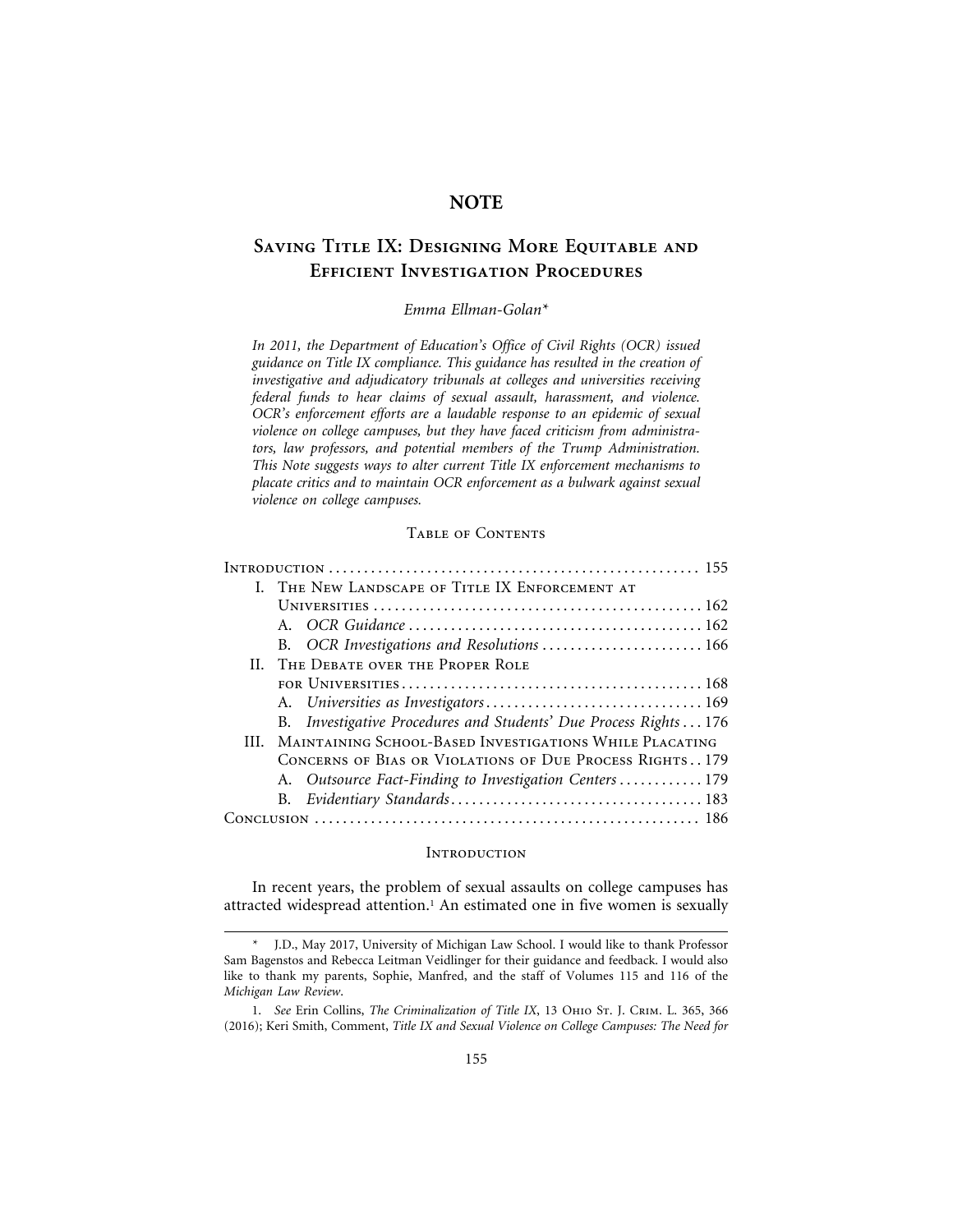assaulted while in college.2 These assaults are overwhelmingly perpetrated by people known to the victim, such as friends, classmates, hallmates, and dates.3 Ninety percent of campus sexual assaults are not reported.4 Whether the rate of sexual assaults on college campuses has suddenly increased or whether the media has simply devoted more attention to the problem, reports of the prevalence of sexual assaults on college campuses have resulted in dramatic changes from both school administrations and the federal government.

Many entities have drawn attention to this problem. Student activists have founded organizations dedicated to raising awareness of campus sexual assault, building networks among sexual assault victims, documenting universities' inadequate responses, and encouraging students to file Title IX complaints against their schools with the Federal Department of Education.5 Journalists, too, have drawn attention to the issue. Since 2009, the Center for Public Integrity has been investigating university responses to students' sexual assault complaints.6 This investigation led to a series of stories exposing the degree to which schools actively protected accused students and failed to impose any consequences on students found to have engaged in sexual harassment or violence.<sup>7</sup> The stories detailed lenient consequences for students

2. Nat'l Sexual Violence Res. Ctr., Statistics About Sexual Violence 2 (2015), http://www.nsvrc.org/sites/default/files/publications\_nsvrc\_factsheet\_media-packet\_statisticsabout-sexual-violence\_0.pdf [https://perma.cc/MAY2-8JSR]. Sexual assault victims are not exclusively female. *Id.* at 1–2. This Note will use feminine pronouns to refer to students who experience sexual harassment or violence and masculine pronouns to refer to perpetrators of sexual acts because most victims are female and most perpetrators are male, but the author recognizes that there are many exceptions to this generalization.

3. Nancy Chi Cantalupo, *"Decriminalizing" Campus Institutional Responses to Peer Sexual Violence*, 38 J.C. & U.L. 481, 487 (2012).

4. *Id.* at 485.

5. Suran, *supra* note 1, at 304 (highlighting the "measurable impact" that "activists[' attention] ha[s] brought to sexual violence on college campuses"); Tierney Sneed, *'The Hunting Ground' Subjects Defend Title IX Campaign*, U.S. News & WORLD Rep. (Feb. 27, 2015, 4:58 PM), http://www.usnews.com/news/articles/2015/02/27/the-hunting-ground-subjects-defendtitle-ix-campaign [https://perma.cc/VDN8-ZJBP] (explaining that student activism has led to an increase in the filing of Title IX complaints made against universities with seventeen complaints filed in 2012—by 2014, that number grew to ninety-six); Tyler Kingkade, *106 Colleges Are Under Federal Investigation for Sexual Assault Cases*, Huffington Post (Apr. 6, 2015, 3:03 PM), http://www.huffingtonpost.com/2015/04/06/colleges-federal-investigation-title-ix-106\_n\_7011422.html [https://perma.cc/RJQ7-MH6P] (noting that fifty-five schools were under investigation in May 2014, eighty-five in October 2014, and ninety-four in January 2015).

6. Sexual Assault on Campus: About This Project, CTR. FOR PUB. INTEGRITY, https:// www.publicintegrity.org/2010/02/24/8932/about-project [https://perma.cc/HT63-VM4F].

7. *Sexual Assault on Campus*, Ctr. for Pub. Integrity, https://www.publicintegrity. org/accountability/education/sexual-assault-campus [https://perma.cc/YS4W-MPVM]; *see also* Kristin Jones, *Barriers Curb Reporting on Campus Sexual Assault*, CTR. FOR PUB. INTEGRITY

*Uniform On-Campus Reporting, Investigation, and Disciplinary Procedures*, 35 St. Louis U. Pub. L. Rev. 157, 157–58 (2015); Emily Suran, Article, *Title IX and Social Media: Going Beyond the Law*, 21 MICH. J. GENDER & L. 273, 276 (2014); see also Doe v. Brown Univ., 166 F. Supp. 3d 177, 180 (D.R.I. 2016).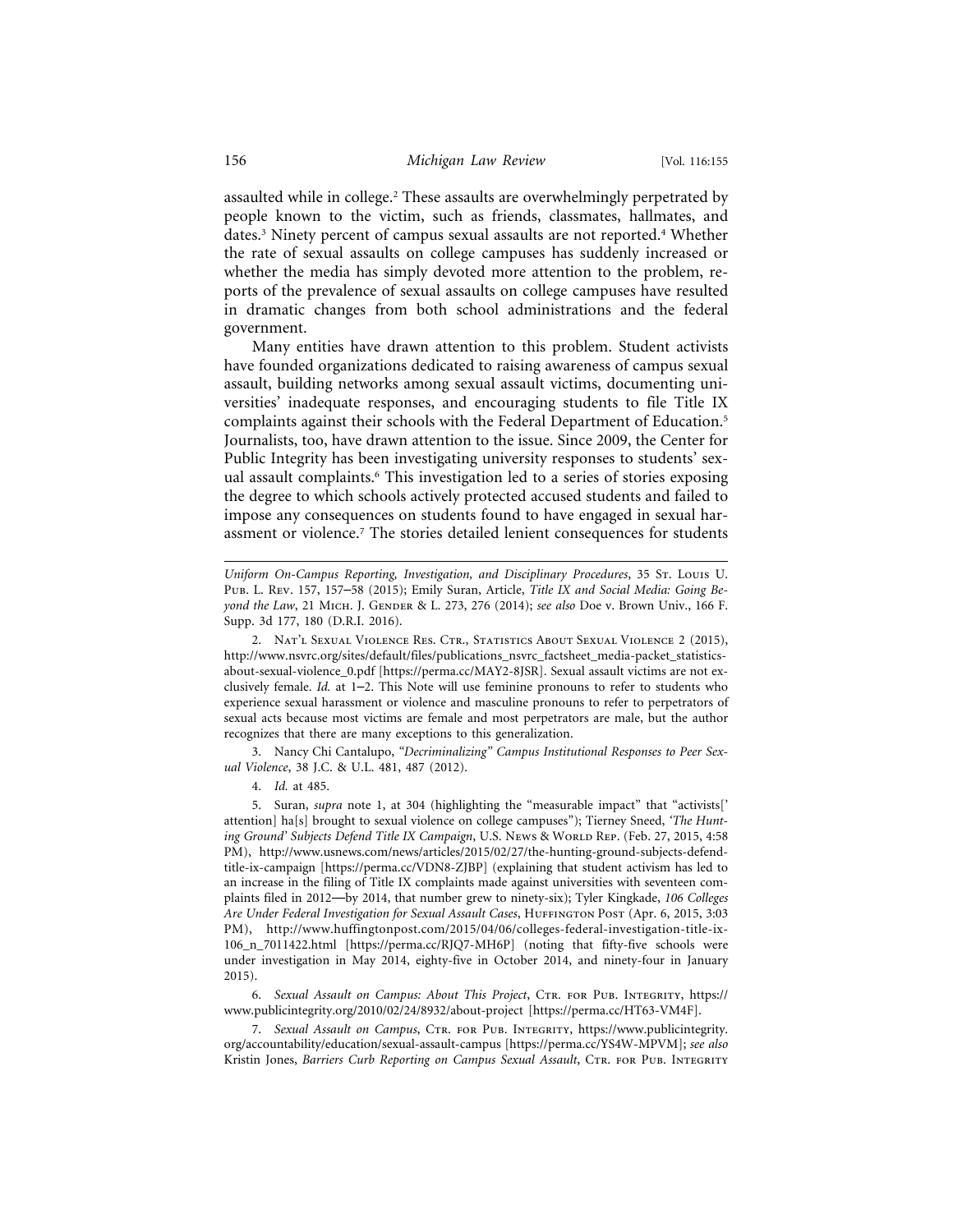#### October 2017] *Saving Title IX* 157

found responsible for acts of sexual violence against other students. Students were punished with suspensions during the summer semester, alcohol treatment, or assignments to "write a letter of apology, or make a presentation to a campus advocacy group, or write a research paper on sexual violence."8

Other news reports based on incidents around that time similarly suggest a climate tolerant of sexual assault. In one, a student who reported an assault to a campus police officer claimed that the officer responded, "[W]omen need to stop spreading their legs like peanut butter or rape is going to keep on happening 'til the cows come home."9 In another, a school administration stopped all communication with a student who had reported a sexual assault to an administrator once the administrator found the student filed a formal complaint.10 After multiple follow-ups from the student, the university not only chose not to proceed with her complaint but dismissed her for poor academic performance, which she claimed was a result of her psychological trauma because of the assault.<sup>11</sup>

Subsequent Department of Education investigations corroborated the media's findings, particularly as to the inadequacy of schools' responses to complaints about sexual harassment and violence. At multiple schools, officials ignored complaints of sexual harassment.12 They prevented prompt and equitable resolutions of complaints by placing significant administrative

8. Kristen Lombardi, *A Lack of Consequences for Sexual Assault*, CTR. FOR PUB. INTEGrity (Feb. 24, 2010, 12:00 PM), http://www.publicintegrity.org/2010/02/24/4360/lack-conse quences-sexual-assault [https://perma.cc/A3XZ-J3UC].

9. Tyler Kingkade, *UConn Failed to Investigate Sexual Assault Reports and Protect Victims, Complaint Claims*, Huffington Post (Oct. 21, 2013, 4:16 PM), http://www.huffington post.com/2013/10/21/uconn-sexual-assault-complaint\_n\_4133713.html [https://perma.cc/ 2EAT-TA4M].

10. *See* Alexandra Flanagan & Phoenix Tso, *Inside the Student Activist Movement: Tufts and Sexual Violence*, Jezebel (Feb. 19, 2014, 5:00 PM), http://jezebel.com/inside-the-studentactivist-movement-tufts-university-1526094401 [https://perma.cc/J93J-TMN8].

#### 11. *Id.*

12. *See, e.g.*, Letter from Catherine D. Criswell, Dir., Office for Civil Rights, U.S. Dep't of Educ., to Dave L. Armstrong, Vice President for Enrollment & Legal Counsel, Notre Dame Coll. 4 (Sept. 24, 2010) [hereinafter Notre Dame Letter], http://www2.ed.gov/about/offices/ list/ocr/docs/investigations/15096001-a.pdf [https://perma.cc/9VDR-7DBF] (criticizing administrators for treating sexual harassment as a simple student code violation); Letter from Catherine D. Criswell, Dir., Office for Civil Rights, U.S. Dep't of Educ., to Gloria A. Hague, Gen. Counsel, E. Mich. Univ. 5–6 (Nov. 22, 2010) [hereinafter Eastern Michigan Letter], http:/ /www2.ed.gov/about/offices/list/ocr/docs/investigations/15096002-a.pdf [https://perma.cc/C8 SD-ZK64] (criticizing the school for allowing multiple complaints to go uninvestigated).

<sup>(</sup>Dec. 2, 2009, 11:02 AM) https://www.publicintegrity.org/2009/12/02/9046/barriers-curb-re porting-campus-sexual-assault [https://perma.cc/B5U5-YHTS]. Subsequent pieces by the Center for Public Integrity included, among many findings, the revelation that schools went to great lengths to protect student athletes by delaying investigations. *E.g.*, Kristen Lombardi, *Notre Dame Case Highlights Complexities of Campus Sexual Assault Investigations*, Ctr. for Pub. Integrity (Jan. 7, 2013, 6:00 AM) https://www.publicintegrity.org/2013/01/07/11998/ notre-dame-case-highlights-complexities-campus-sexual-assault-investigations [https:// perma.cc/W3YY-8V72].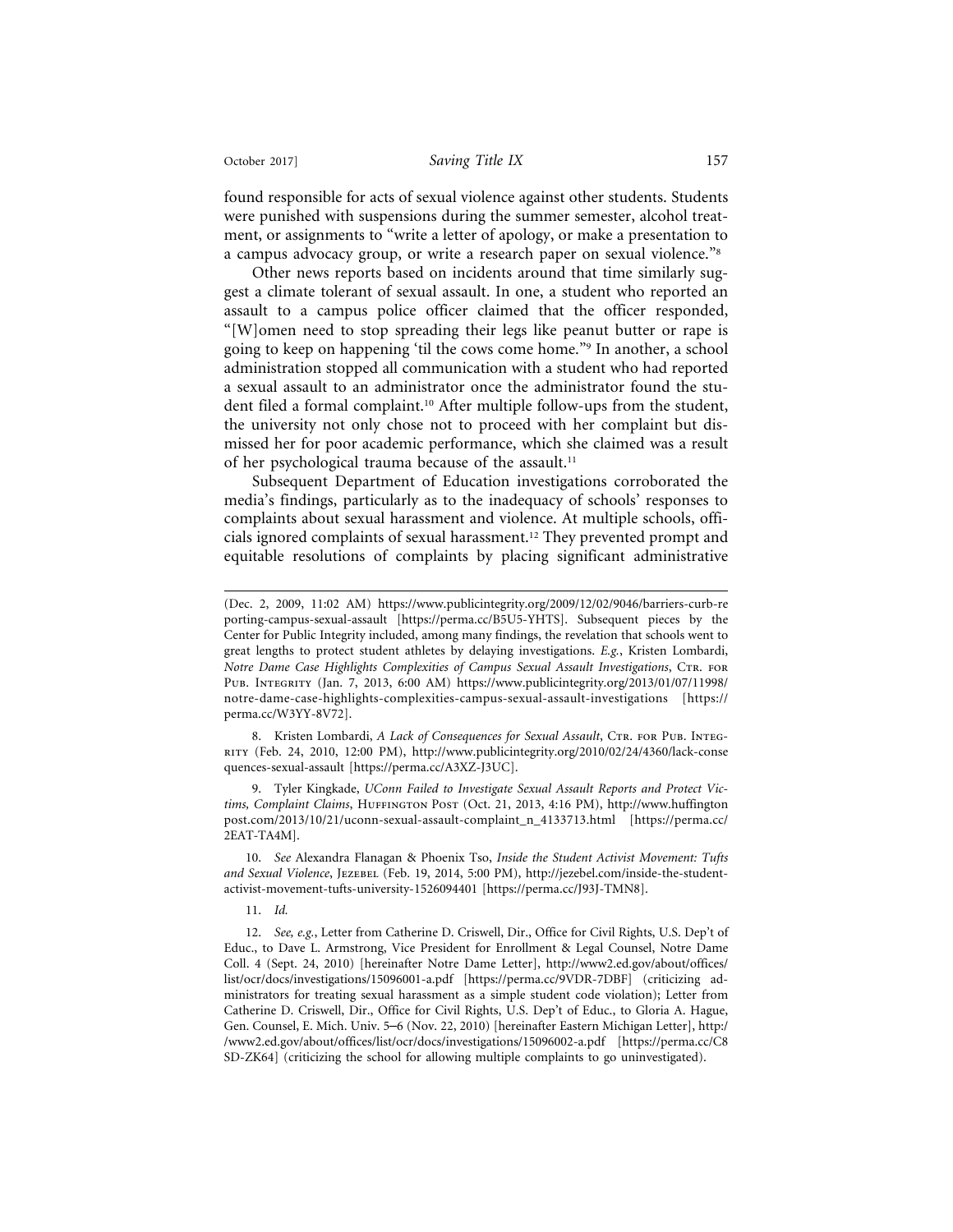burdens in front of students or staff members who sought to report an incident.13 They improperly encouraged alleged rape victims to attend mediation with their alleged rapists.<sup>14</sup> They discouraged students from filing complaints by insinuating that an investigation would be too disruptive to the students' lives.15 They failed to protect students against retaliation by friends of the accused.<sup>16</sup> They gave preferential treatment to accused student-athletes.17 In one case, school administrators took eighteen months after a claim was filed to determine that there was insufficient evidence to support the student's allegation of sexual assault.<sup>18</sup> Further, administrators imposed sanctions on the complaining student for fraud and misrepresentation to school officials.19 And one school allowed its marching band to haze its recruits in sexualized rituals of which the band's director, a school employee, was aware.20

The Department of Education's Office of Civil Rights (OCR) under President Obama was troubled by these practices that took place at schools across the country.<sup>21</sup> OCR believed that schools' insufficient attempts to prevent or remedy sexual harassment and violence on college campuses constituted violations of Title IX of the Education Amendments of  $1972$ ,<sup>22</sup> the

15. Letter from Timothy C.J. Blanchard, Reg'l Dir., Office for Civil Rights, U.S. Dep't of Educ., to Christopher L. Eisgruber, President, Princeton Univ. 16 & n.12 (Nov. 5, 2014) [hereinafter Princeton Letter], http://www2.ed.gov/documents/press-releases/princeton-letter.pdf [https://perma.cc/7TXN-NXLH].

16. Letter from Thomas J. Hibino, Reg'l Dir., Office for Civil Rights, U.S. Dep't of Educ., to Anthony P. Monaco, President, Tufts Univ. 11, 20 (Apr. 28, 2014) [hereinafter Tufts Letter], http://www2.ed.gov/documents/press-releases/tufts-university-letter.doc [https://perma.cc/ 3MC3-VTRC].

17. *See* Letter from Anurima Bhargava, Chief, Civil Rights Div., U.S. Dep't of Justice & Gary Jackson, Reg'l Dir., Office for Civil Rights, U.S. Dep't of Educ., to Royce Engstrom, President, Univ. of Mont. & Lucy France, Univ. Counsel, Univ. of Mont. 24 (May 9, 2013) [hereinafter Montana Letter], http://www.justice.gov/sites/default/files/opa/legacy/2013/05/09/ um-ltr-findings.pdf [https://perma.cc/32KJ-LXGR] (noting that the University of Montana waited almost a year to initiate proceedings against three football players accused of sexual assault).

18. Tufts Letter, *supra* note 16, at 12.

19. *Id.* at 14.

20. Letter from Meena Morey Chandra, Reg'l Dir., Office for Civil Rights, U.S. Dep't of Educ., to Michael V. Drake, President, Ohio State Univ. 20–21 (Sept. 11, 2014), http://www 2.ed.gov/documents/press-releases/ohio-state-letter.pdf [https://perma.cc/CTG2-4XF8].

- 21. *See supra* notes 12–20 and accompanying text.
- 22. *See supra* notes 12–20 and accompanying text.

<sup>13.</sup> *See, e.g.*, Notre Dame Letter, *supra* note 12, at 5 (criticizing administrators failing to provide a "prompt and equitable determination" for alleged victims of sexual assault); Eastern Michigan Letter, *supra* note 12, at 4–7 (criticizing the school for decentralizing the reporting process such that harassment claims and assault claims were handled in different offices and yet other offices were responsible if the incident took place in campus housing or involved a student athlete).

<sup>14.</sup> *See, e.g.*, Letter from Timothy C.J. Blanchard, Reg'l Dir., Office for Civil Rights, U.S. Dep't of Educ., to Nancy L. Zimpher, Chancellor, State Univ. of N.Y. 16 (Oct. 31, 2013) [hereinafter SUNY Letter], http://www2.ed.gov/documents/press-releases/suny-new-york-let ter.doc [https://perma.cc/9E8Y-3CK9].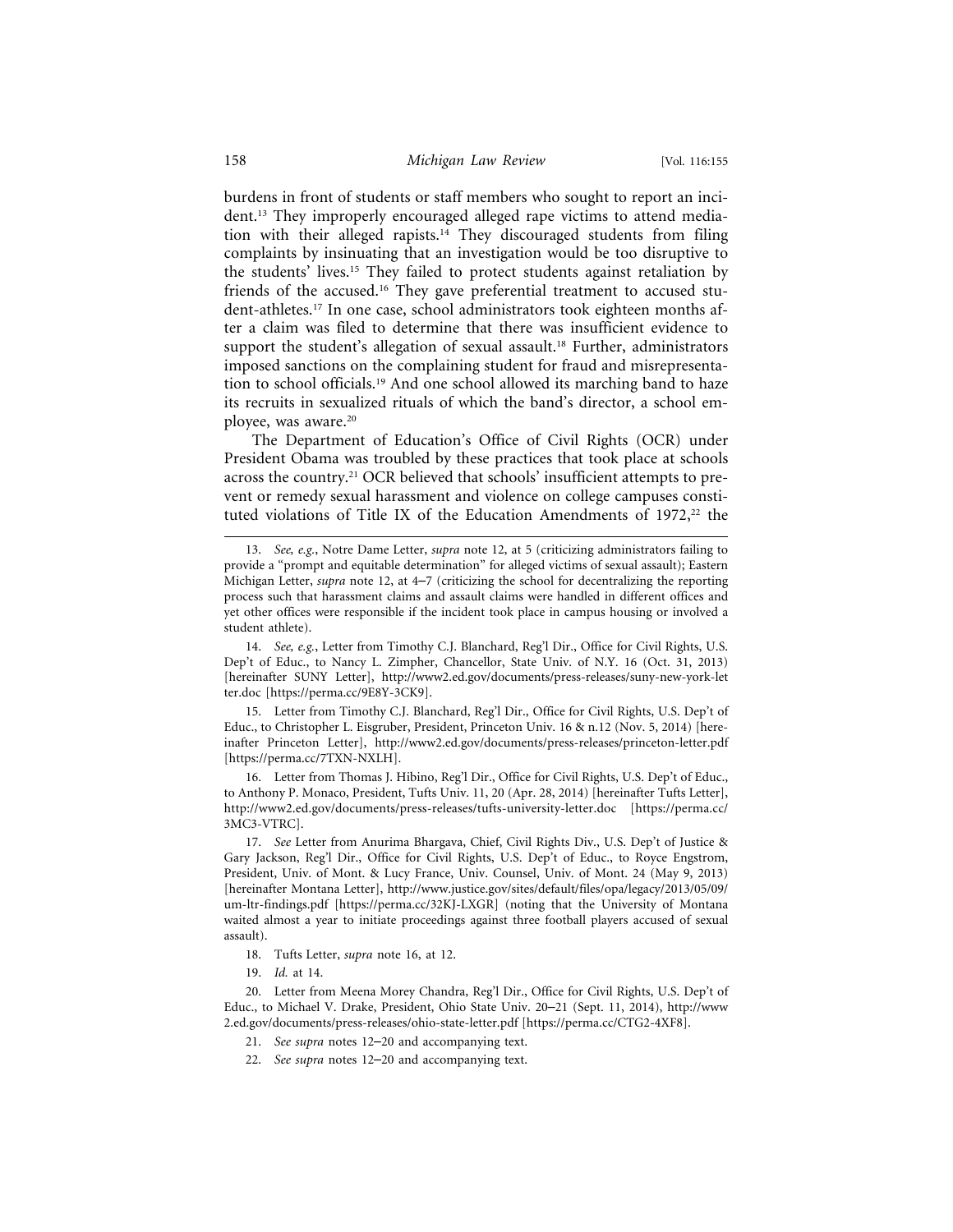federal statute designed to eliminate sex-based barriers to educational equality.23 OCR likely viewed the prevalence of sexual assaults on campuses as a result of shortfalls in its existing guidance.<sup>24</sup>

In April of 2011, OCR issued a Dear Colleague Letter (DCL) that called on school administrators to "take immediate and effective steps to end sexual harassment and sexual violence."<sup>25</sup> The letter took the form of guidance: it explained that OCR's interpretation of schools' obligation under Title IX is to prevent and remedy sexual harassment and discrimination.26 It also suggested ways for schools to alter their sexual misconduct policies and reporting and investigation procedures to achieve compliance with the department's interpretation of Title IX.<sup>27</sup>

24. While in the 1980s and '90s, OCR enforcement focused on equal opportunities for women in athletics departments at colleges, universities, and elementary and secondary schools, by the late 1990s and early 2000s, OCR began issuing guidance indicating that it believed Title IX covered sexual harassment as well. *See* Norma V. Cantú, Assistant Sec'y for Civil Rights, Office for Civil Rights, U.S. Dep't of Educ., Dear Colleague Letter on Clarification of Intercollegiate Athletics Policy Guidance (Jan. 16, 1996), https://www2.ed.gov/about/offices/ list/ocr/docs/clarific.html [https://perma.cc/3WHV-M6WA]. In 1997, twenty years after a district court in *Alexander v. Yale University* first indicated that quid-pro-quo sexual harassment might be actionable under Title IX, 459 F. Supp. 1 (D. Conn. 1977), OCR released its first guidance on sexual harassment. That guidance stated that sexual harassment—whether initiated by a teacher, a peer, or a third party—violates Title IX if the school knew or should have known of its existence and if it is "sufficiently severe, persistent, or pervasive" such that it adversely affects a student's education or creates "a hostile environment." OFFICE FOR CIVIL Rights, U.S. Dep't of Educ., Sexual Harassment Guidance: Harassment of Students by School Employees, Other Students, or Third Parties (1997), http://www2.ed.gov/ about/offices/list/ocr/docs/sexhar01.html [https://perma.cc/GH3R-274J]. OCR revised its guidance in 2001 through notice and comment. OFFICE FOR CIVIL RIGHTS, U.S. DEP'T OF EDUC., Revised Sexual Harassment Guidance: Harassment of Students by School Employees, Other Students, or Third Parties (2001) [hereinafter 2001 Guidance], https:// www2.ed.gov/about/offices/list/ocr/docs/shguide.pdf [https://perma.cc/4GGQ-AAMF]; *see also* Revised Sexual Harassment Guidance: Harassment of Students by School Employees, Other Students, or Third Parties, 65 Fed. Reg. 66092 (Nov. 2, 2000). The 2001 Guidance imposed on schools a requirement to take "immediate effective action to eliminate the hostile environment and prevent its recurrence" when made aware of its existence and to establish grievance procedures for handling allegations of sexual harassment. 2001 GUIDANCE, *supra*, at 12, 19.

25. Russlynn Ali, Assistant Sec'y for Civil Rights, Office for Civil Rights, U.S. Dep't of Educ., Dear Colleague Letter on Sexual Violence 2 (Apr. 4, 2011) [hereinafter Dear Colleague Letter], http://www2.ed.gov/about/offices/list/ocr/letters/colleague-201104.pdf [https:// perma.cc/Q959-PH8N].

26. *Id.* at 1 ("Sexual harassment of students, which includes acts of sexual violence, is a form of sex discrimination prohibited by Title IX.").

27. *Id.* at 16–19.

<sup>23.</sup> *See* 20 U.S.C § 1681(a) (2012) ("No person in the United States shall, on the basis of sex, be excluded from participation in, be denied the benefits of, or be subjected to discrimination under any education program or activity receiving Federal financial assistance . . . . "); *see also* 34 C.F.R. § 106.1 (2013) ("[T]itle IX . . . is designed to eliminate . . . discrimination on the basis of sex in any education program or activity receiving Federal financial assistance . . . . "). Title IX was originally intended to combat sex discrimination in "admissions, scholarship programs, faculty hiring and promotion, professional staffing, and pay scales." *See* 118 Cong. Rec. 5803 (1972) (statement of Sen. Bayh).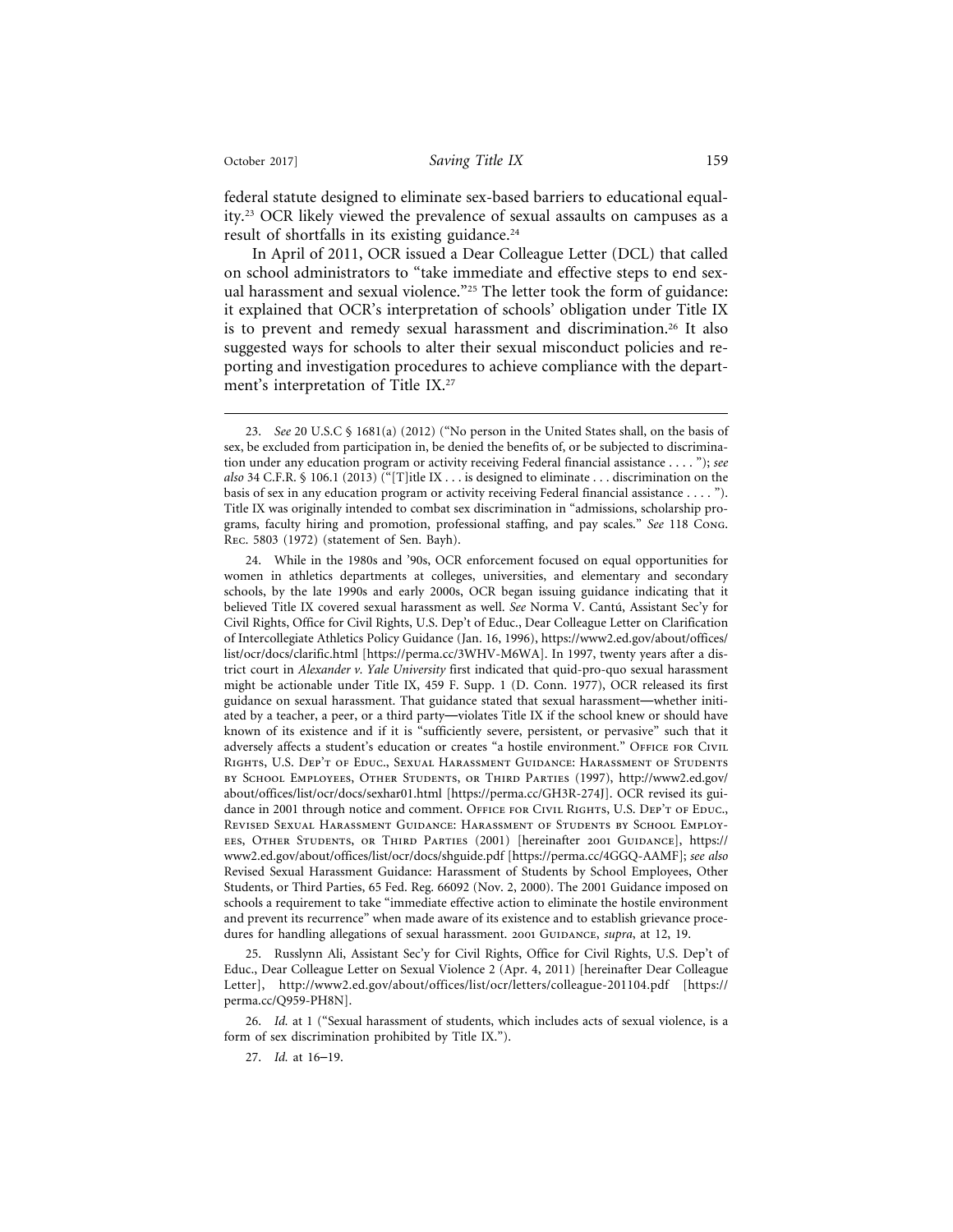The DCL changed the landscape of Title IX enforcement: in response, schools hastily revised or rewrote their policies to achieve compliance and established quasi bureaucracies within each institution to investigate and resolve complaints of sexual harassment or violence.28 It also led to a significant increase in OCR investigations of institutions of higher learning for possible Title IX violations.29 The DCL does not carry the force of law; it is administrative guidance that explains the agency's interpretation of existing law30—but since noncompliance with its directives can put schools' federal funds at risk,<sup>31</sup> it has had the effect of imposing new regulations on schools.

30. Since the DCL did not create new regulations, it was issued without going through notice-and-comment rulemaking. The Department of Education maintains that its 2011 Dear Colleague Letter and the 2014 Q&A are merely clarifications of existing law and do not represent new policy, and thus neither document needed to go through notice-and-comment rulemaking. *See* Office for Civil Rights, U.S. Dep't of Educ., Questions and Answers on Title IX and Sexual Violence 1–2 (2014) [hereinafter Q&A], http://www2.ed.gov/ about/offices/list/ocr/docs/qa-201404-title-ix.pdf [https://perma.cc/KE4D-6ME9] ("The following questions and answers further clarify the legal requirements and guidance articulated in the DCL . . . . "); Letter from Russlynn Ali, Assistant Sec'y for Civil Rights, Office for Civil Rights, U.S. Dep't of Educ., to Francisco M. Negrón, Jr., Gen. Counsel, Nat'l Sch. Bds. Ass'n 1–2 (Mar. 25, 2011) [hereinafter National School Boards Letter], http://www.edweek.org/media/response\_to\_nsba.pdf [https://perma.cc/46TM-BNE7] ("[T]he standards articulated in the DCL are not new, and do not expand the standard of liability for administrative enforcement of federal civil rights laws with respect to harassment."). Critics, however, maintain that the DCL and the Q&A contain significant departures from previous OCR policy, particularly with respect to setting an evidentiary standard and extending Title IX to cover sexual violence, and thus the public should have been given notice and an opportunity to comment. *See, e.g.*, Jacob E. Gersen, *How the Feds Use Title IX to Bully Universities*, Wall Street J. (Jan. 24, 2016, 4:08 PM), http://www.wsj.com/article\_email/how-the-feds-use-title-ix-to-bully-universities-145366 9725-lMyQjAxMTA2NjEzMDUxNTAzWj (on file with the *Michigan Law Review*).

31. Dear Colleague Letter, *supra* note 25, at 6, 16 ("Recipients of Federal financial assistance must comply with the procedural requirements outlined in the Title IX implementing regulations.").

<sup>28.</sup> *See* Anemona Hartocollis, *Colleges Spending Millions to Deal with Sexual Misconduct Complaints*, N.Y. Times (Mar. 29, 2016), http://www.nytimes.com/2016/03/30/us/colleges-beef -up-bureaucracies-to-deal-with-sexual-misconduct.html [https://perma.cc/QPK8-MWTT].

<sup>29.</sup> As of February 16, 2017, OCR has begun 365 investigations into institutions of higher education. See Title IX: Tracking Sexual Assault Investigations, CHRON. HIGHER EDUC., http://projects.chronicle.com/titleix/ [https://perma.cc/7QCX-934L]; *see also* Letter from Catherine E. Lhamon, Assistant Sec'y for Civil Rights, U.S. Dep't of Educ., & James W. Runcie, Chief Operating Officer, Fed. Student Aid, U.S. Dep't of Educ., to Barbara Boxer, Senator, U.S. Senate 2 (Apr. 28, 2015) [hereinafter Senator Boxer Letter], http://www.boxer.senate.gov/press/ related/150428EducationDepartmentReponsetoLetter.pdf [https://perma.cc/LLV5-DURW] (indicating that while in 2009, only nine complaints against colleges of sexual violence had been filed with OCR, a total of 241 complaints had been filed by April 8, 2015, and providing data that OCR has opened investigation into the issues in approximately 60% of the filed complaints). OCR received 164 complaints of sexual violence at schools of higher education in fiscal year 2015 (which lasts until October of that year). OFFICE FOR CIVIL RIGHTS, U.S. DEP'T of Educ., Delivering Justice: Report to the President and Secretary of Education, FY 2015, at 11 (2016), http://www2.ed.gov/about/reports/annual/ocr/report-to-president-andsecretary-of-education-2015.pdf [https://perma.cc/UMM4-CXUX]. Some of the 164 complaints filed in FY 2015 are included in the figure of 241 complaints filed by April 28, 2015, mentioned in the letter to Senator Boxer. *See* Senator Boxer Letter, *supra*, at 2.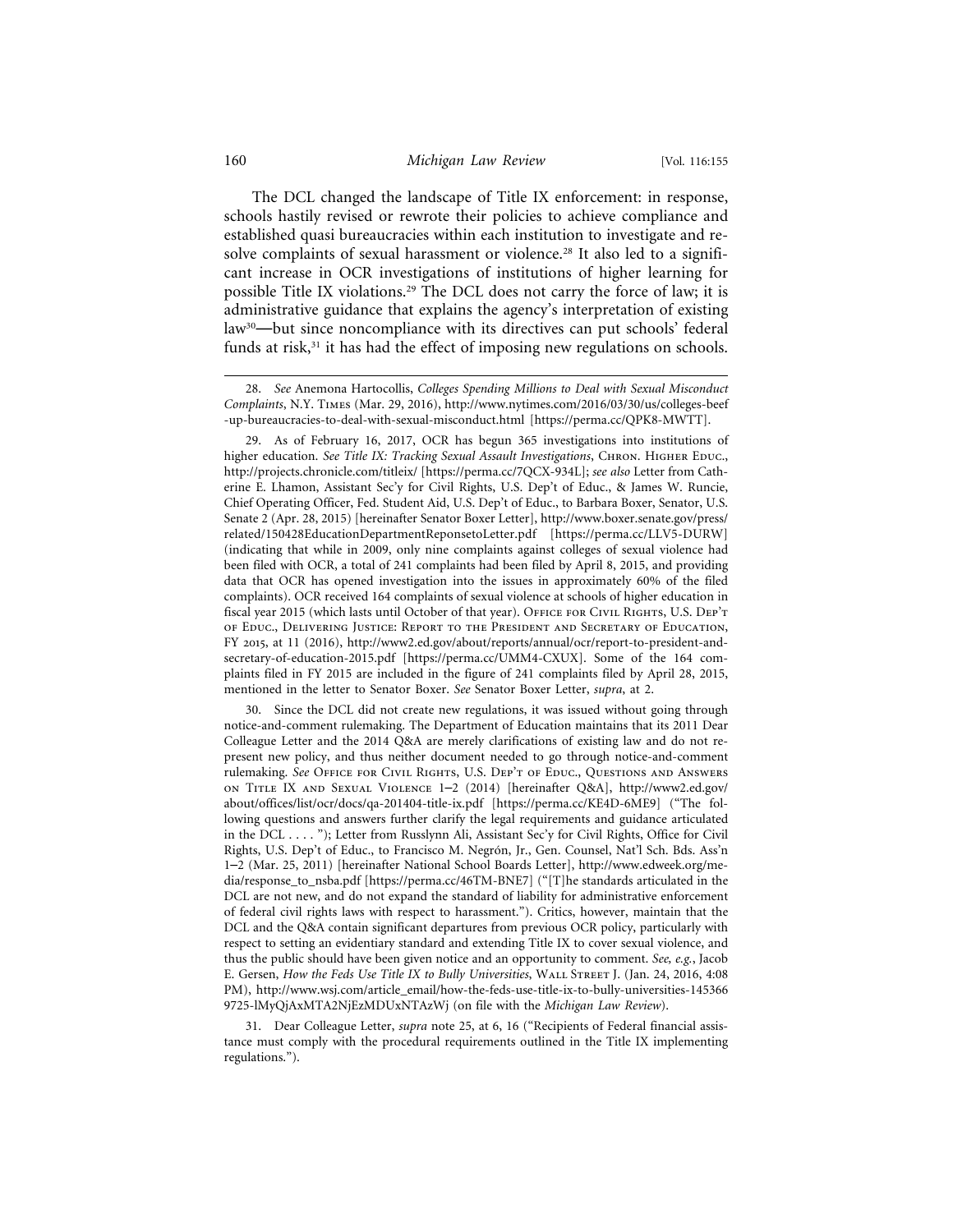OCR's new requirements have received significant backlash from those who believe that schools should not be in the business of investigating sexual harassment or assault claims, or that the investigations OCR recommends infringe on accused students' due process rights.<sup>32</sup> And because OCR's steps to curtail sexual violence on college campuses have been by administrative fiat, rather than by legislation, its post-2011 changes can easily be undone by the Trump Administration, whose surrogates have signaled that they are considering halting OCR's enforcement of Title IX.33

This Note argues that Title IX enforcement is necessary to promote school<sup>34</sup> policies that prevent the epidemic of sexual violence on college campuses. Part I outlines the new landscape of OCR enforcement after the Dear Colleague Letter. Part II argues that universities should investigate and adjudicate complaints of sexual violence and acknowledges some of the shortcomings of the current approach. Part III offers solutions to the concerns that schools do not have the resources to investigate effectively and that their investigations violate the rights of accused students. It suggests

<sup>32.</sup> *See infra* Section II.B.

<sup>33.</sup> *See Full Committee Hearing: Nomination of Betsy DeVos to Serve as Secretary of Education*, U.S. Senate Comm. on Health, Educ., Labor & Pensions 1:54:15–1:54:42, 1:58:23–1:58:56 (Jan. 17, 2017, 5:00 PM), http://www.help.senate.gov/hearings/nomination-ofbetsy-devos-to-serve-as-secretary-of-education [https://perma.cc/4CWB-MQSQ]. Ms. DeVos testified that "it would be premature" of her to commit to upholding the DCL's requirements and that her goal is implementing a system that "recognizes both . . . the rights of the victims as well as those who are accused as well." *Id.* This second comment echoes the position of the organization Foundation for Individual Rights in Education (FIRE), to which Ms. DeVos is a contributor. *See* Anna Orso, *Trump's Education Pick Donated to Philly Group with Controversial Campus Rape Stance*, Politifact Pa. (Jan. 19, 2017, 11:00 AM), http://www.politifact.com/ pennsylvania/statements/2017/jan/19/bob-casey/trumps-education-pick-donated-philly-group -controv/ [https://perma.cc/4FJ5-P5QM]. FIRE sponsored a suit against the Department of Education that claimed that the Dear Colleague Letter violates the Administrative Procedures Act, and it has been an outspoken critic of OCR enforcement mechanisms. *See* Complaint, Doe v. Lhamon, No. 1:16-cv-01158 (D.D.C. June 16, 2016), 2016 WL 3536792; Caity Seed, *Former U.Va. Law Student Files Suit Against DOE: Complaint Challenges Sexual Assault Directive*, Cavalier Daily (June 16, 2016, 7:15 PM), http://www.cavalierdaily.com/article/2016/06/ former-u-va-law-student-files-suit-against-doe [https://perma.cc/Y4TA-ASHH] ("The complaint is formally sponsored by the Foundation for Individual Rights in Education, or FIRE . . . ."); *see also* Emma Brown, *Trump Surrogate: GOP Candidate Would Dismantle 'Corrupted, Incompetent Urban School Systems'*, Wash. Post (Oct. 22, 2016), https://www.wash ingtonpost.com/news/education/wp/2016/10/22/trump-surrogate-gop-candidate-would-dis mantle-corrupted-incompetent-urban-school-systems/?utm\_term=.ff4bf8718a25 [https:// perma.cc/H9TK-S6YX] (quoting Trump campaign surrogate, Carl Paladino, describing OCR as "self-perpetuating absolute nonsense," and suggesting that all of its investigations should be turned over to the Department of Justice); Scott Jaschick, *Trump's Emerging Higher Ed Platform*, Inside Higher Ed (May 13, 2016), https://www.insidehighered.com/news/2016/05/13/ trumps-campaign-co-chair-describes-higher-education-policies-being-developed [https://per ma.cc/LFU5-SX28] (interviewing Donald Trump's campaign policy chairman, who expressed interest in granting the Department of Justice exclusive jurisdiction over complaints of campus sexual assault).

<sup>34.</sup> In this Note, I use the terms college, university, campus, and school interchangeably. Though Title IX applies to all educational institutions that receive federal funds, this Note focuses on Title IX as it affects institutions of higher education.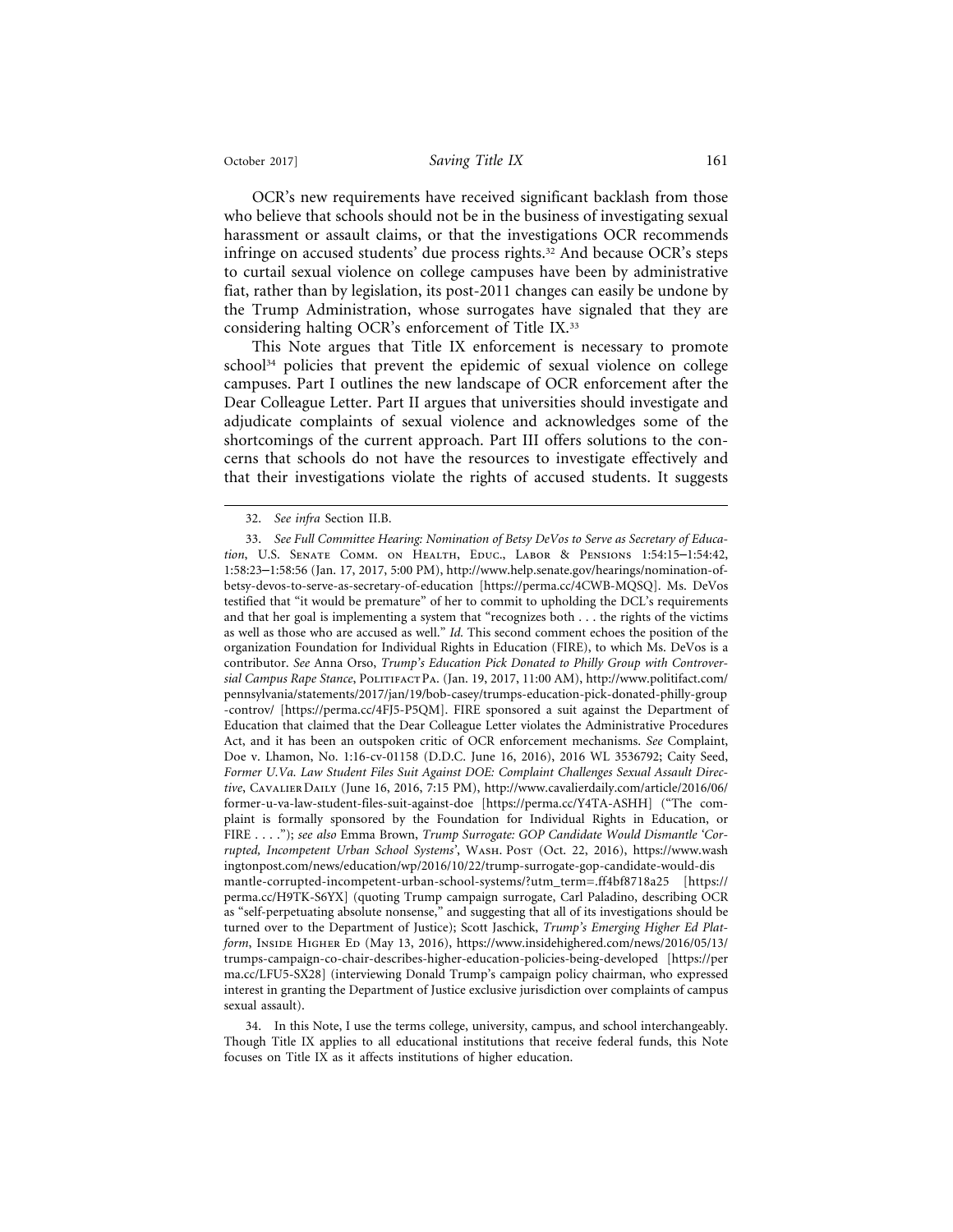alternative means of conducting investigations and determining responsibility, which may placate OCR's critics and persuade the Trump Administration to continue the trend of Title IX enforcement.

#### I. The New Landscape of Title IX Enforcement at Universities

The Department of Education's Office of Civil Rights ensures compliance with federal civil rights laws by entities receiving Federal Department of Education funds.35 The agency periodically releases letters and documents that it deems "significant guidance documents."<sup>36</sup> These documents "do[] not add requirements to applicable law, but provide [ ] information and examples to inform recipients about how OCR evaluates whether covered entities are complying with their legal obligations."37 This Part details the two main forms of OCR guidance. Section I.A discusses OCR's 2011 Dear Colleague Letter and 2014 Questions & Answers on Sexual Violence (Q&A). Section I.B analyzes OCR's letters to specific university administrators at the culmination of its investigations of those particular schools.

#### A. *OCR Guidance*

OCR's release of the Dear Colleague Letter in 2011 began the current trend<sup>38</sup> of heightened agency enforcement of Title IX. The DCL used statistics on the prevalence of sexual violence on college campuses to draw the inference that schools' existing efforts to address the problem were inadequate, and it called on schools to take "immediate and effective steps to end sexual harassment and sexual violence."<sup>39</sup> The DCL imposed increasingly stringent requirements on universities by describing how schools should investigate complaints of sexual harassment and violence.40

The DCL created new obligations for universities. It requires universities to respond to and prevent sexual harassment and violence that has the potential to create a hostile environment.<sup>41</sup> It reiterates that a "hostile environment" is one in which harassment is sufficiently severe, persistent, or pervasive, but notes that a "hostile environment" can be defined based on the severity of the conduct at issue. It emphasizes that "a single or isolated

- 38. *See supra* note 26 and accompanying text.
- 39. Dear Colleague Letter, *supra* note 25, at 2.
- 40. *Id.* at 9–14.
- 41. *Id.* at 3–4.

<sup>35.</sup> *See* Dear Colleague Letter, *supra* note 25, at 6 ("Recipients of Federal financial assistance must comply with the procedural requirements outlined in the Title IX implementing regulations.").

<sup>36.</sup> *See* Final Bulletin for Agency Good Guidance Practices, 72 Fed. Reg. 3432 (Jan. 25, 2007); *see also* Q&A, *supra* note 30, at 1 n.1; Dear Colleague Letter, *supra* note 25, at 1 n.1.

<sup>37.</sup> Dear Colleague Letter, *supra* note 25, at 1 n.1.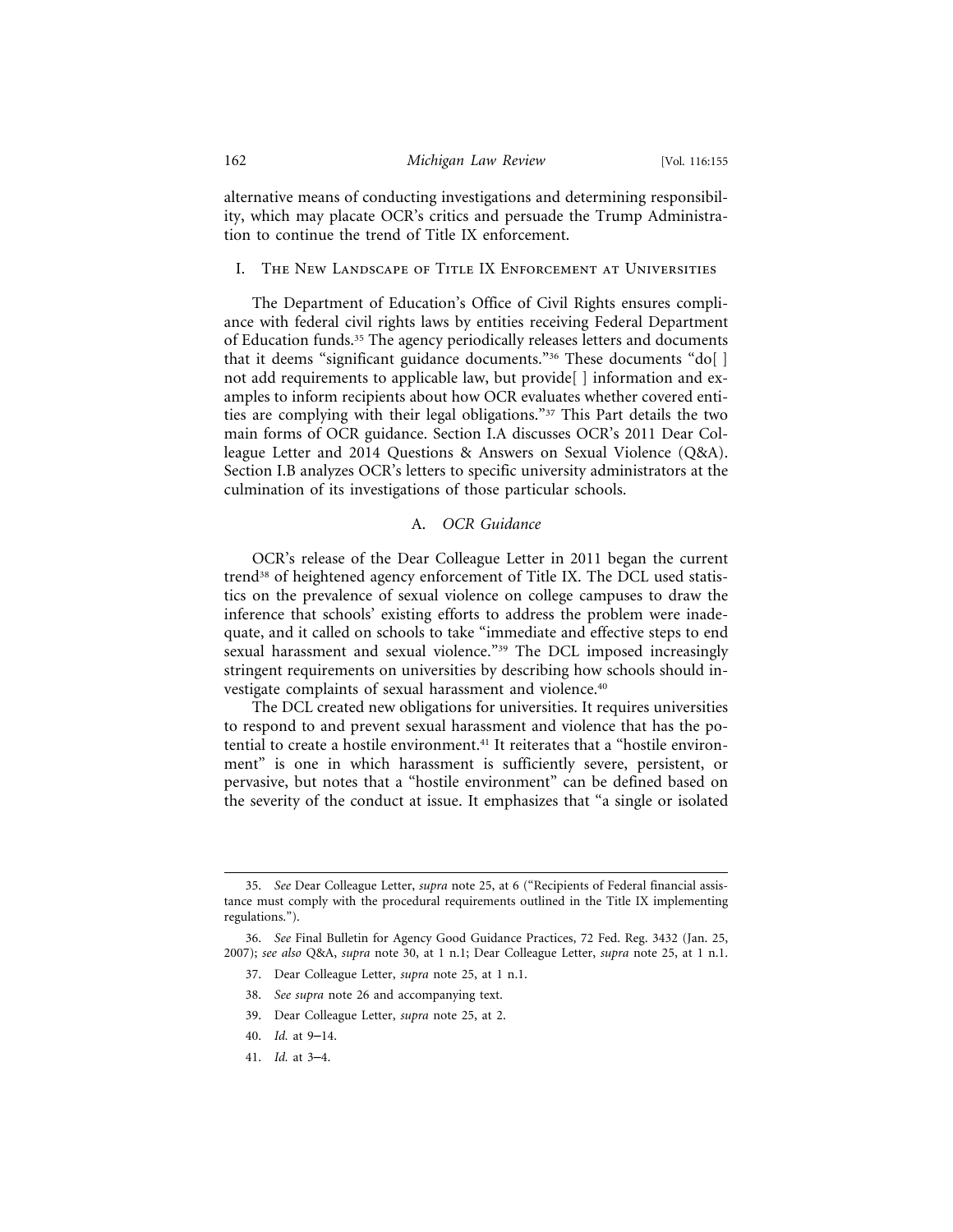incident of sexual harassment may create a hostile environment if the incident is sufficiently severe. For instance, a single instance of rape is sufficiently severe to create a hostile environment."42 Once a school "knows or reasonably should know" about an incident of sexual violence affecting a student, the school must "take immediate action" to investigate and eliminate the reported behavior, regardless of whether the incident took place on or off campus.43 The DCL also reminds schools that Title IX explicitly prohibits retaliation against anyone who files a complaint.<sup>44</sup>

More specifically, the DCL calls upon schools to publish a notice of nondiscrimination, designate an employee to coordinate Title IX compliance, and adopt and publish grievance procedures.<sup>45</sup> It requires that universities conduct prompt, thorough, and impartial investigations into allegations of sexual harassment or violence, regardless of whether a law enforcement agency has opened an investigation.<sup>46</sup> It suggests that these investigations should occur even in spite of a complainant's request that the investigation be stopped, in the interest of preventing the alleged incident from reoccurring.47 It mandates that schools use the preponderance-of-theevidence standard when resolving allegations of sexual harassment or violence.48 It strongly suggests that an investigation should be completed in under sixty days.49 It recommends that universities implement interim remedies—such as a no-contact order or, if need be, an alteration of housing or class-scheduling arrangements—while the investigation is being completed.50 And it cautions that schools should "minimize the burden on the complainant" when imposing interim remedies.51 It strongly discourages mediation in cases of sexual assault and "discourages schools from allowing the parties personally to question or cross-examine each other."52 It requires schools to provide the same benefits and burdens (such as the right to have an advisor present or the right to appeal) to each party.<sup>53</sup>

The DCL has significantly altered the ways schools handle allegations of sexual harassment and violence. Before the DCL, most schools grouped sexual misconduct with other conduct violations and adjudicated disputes accordingly. Some used the higher clear-and-convincing standard of

47. *Id.* at 5.

48. *Id.* at 10–11 (noting that preponderance of the evidence is the standard generally applied in Title VII cases).

- 49. *Id.* at 12.
- 50. *Id.* at 15–16.
- 51. *Id.*
- 52. *Id.* at 12.

53. *Id.* The DCL also provides for unspecified due process rights for the accused. *Id.*

<sup>42.</sup> *Id.* at 3.

<sup>43.</sup> *Id.* at 4.

<sup>44.</sup> *Id.*

<sup>45.</sup> *Id.* at 5.

<sup>46.</sup> Id. at 4–5.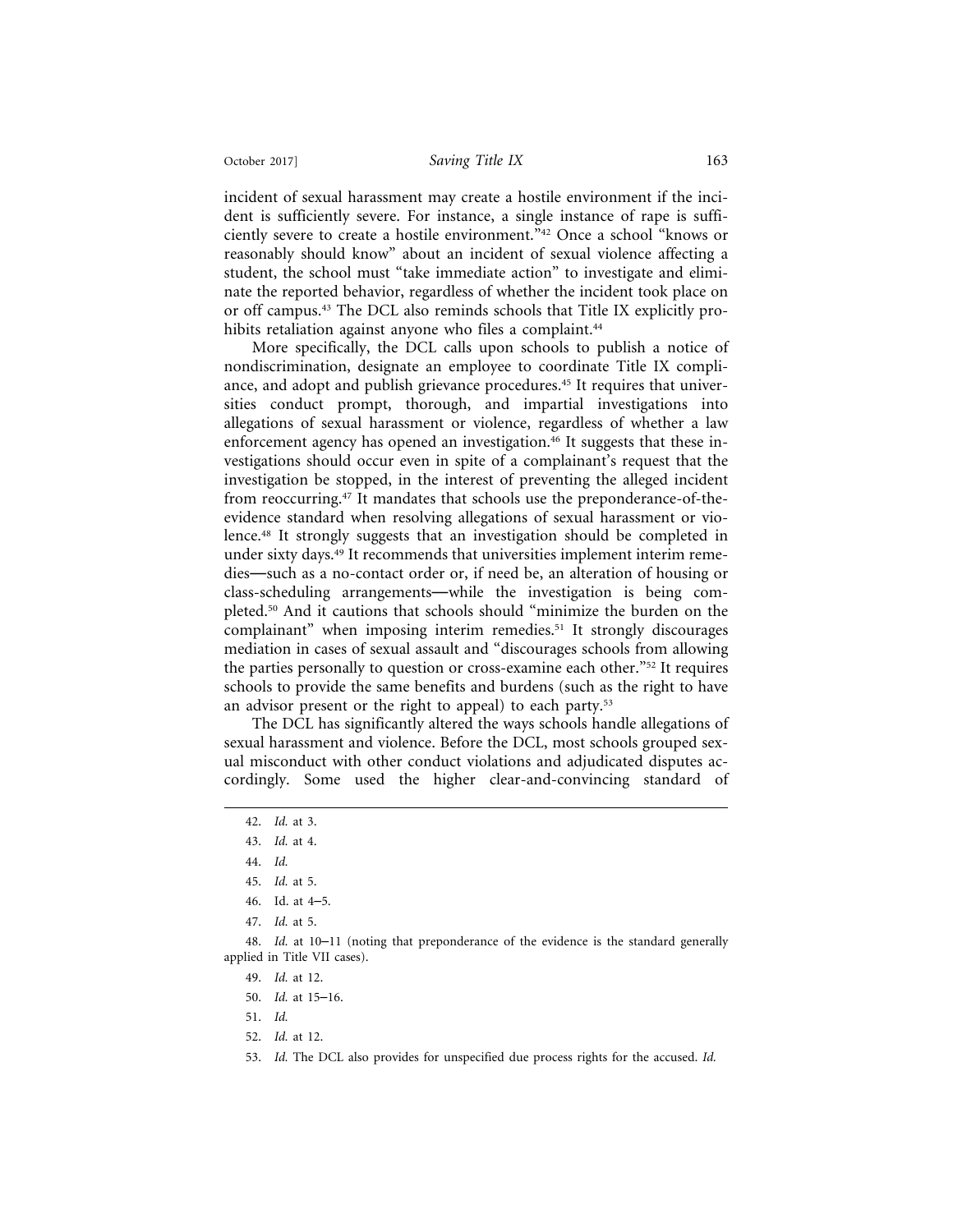evidentiary proof.54 Some adjudicated sexual misconduct in front of misconduct boards composed of other students, presenting issues of confidentiality and peer pressure.55 Some required the complaining student to move out of her dorm or switch out of her classes if she wanted to avoid the accused student, potentially further chilling complaints.<sup>56</sup> The DCL called for an end to those practices. And it had the effect of requiring each school to develop a bureaucracy specifically designed to adjudicate issues of sexual harassment and assault.<sup>57</sup>

Three years later, OCR issued its newest guidance, a forty-six-page question-and-answer document.58 The Q&A contains additional, more specific directives for schools. For example, the Q&A clarifies that a school is considered to be on notice when the victim (who, in the Title IX context, is called the "complainant") or a third party reports the incident to a "responsible employee."59 It also notes that determinations of whether a hostile environment exists should be made "from the perspective of a reasonable person in the alleged victim's position."60 Further, it emphasizes that many due process rights for the accused are relaxed, stating that "a Title IX investigation

56. *See, e.g.*, Tufts Letter, *supra* note 16, at 22–23 (criticizing the school's policy of refusing to restrict an accused student from attending class with the complainant until the school reached a final determination in the case as effectively forcing the complainant to drop out of a leadership program or else face the accused in the program's mandatory weekly seminars); *see also* Dear Colleague Letter, *supra* note 25, at 16.

57. Samuel R. Bagenstos, *What Went Wrong with Title IX?*, WASH. MONTHLY, http:// www.washingtonmonthly.com/magazine/septemberoctober\_2015/features/what\_went\_wrong \_with\_title\_ix057187.php?page=all [https://perma.cc/886R-WFHQ].

58. Q&A, *supra* note 30. The Q&A was released the same month the White House Task Force to Protect Students from Sexual Assault produced a report detailing efforts the federal government would be taking to combat the problem of sexual violence on college campuses, indicating support for this initiative by the Obama Administration. White House Task FORCE TO PROTECT STUDENTS FROM SEXUAL ASSAULT, NOT ALONE 2 (2014) [hereinafter NOT Alone Report], https://www.justice.gov/ovw/page/file/905942/download [https://perma.cc/ Q4NR-2NS2]. Vice President Joe Biden led the Task Force, and Secretary of Education Arne Duncan was a member. Memorandum Establishing a White House Task Force to Protect Students from Sexual Assault, 2014 Daily Comp. Pres. Doc. 1–2 (Jan. 22, 2014).

59. Q&A, *supra* note 30, at 2 ("OCR deems a school to have notice of student-on-student sexual violence if a responsible employee knew . . . ."). A responsible employee is a university employee who either has the authority or is perceived by the student to have the authority to trigger an investigation into sexual discrimination or misconduct. *Id.* In practice, professors, deans, and residential advisors are usually considered to be responsible employees, though OCR indicated in its Resolution Agreement with the University of Montana that it considers any employee not statutorily barred from reporting a responsible employee. Montana Letter, *supra* note 17, at 3.

60. Q&A, *supra* note 30, at 1.

<sup>54.</sup> *See, e.g.*, Princeton Letter, *supra* note 15, at 11.

<sup>55.</sup> *See, e.g.*, Letter from Alice B. Wender, Reg'l Director, Office for Civil Rights, U.S. Dep't of Educ., to Teresa A. Sullivan, President, Univ. of Va. 10 (Sept. 21, 2015) [hereinafter UVA Letter], http://www2.ed.gov/documents/press-releases/university-virginia-letter.pdf [https://perma.cc/82P9-8E8C]; *see also* Q&A, *supra* note 30, at 30 n.30.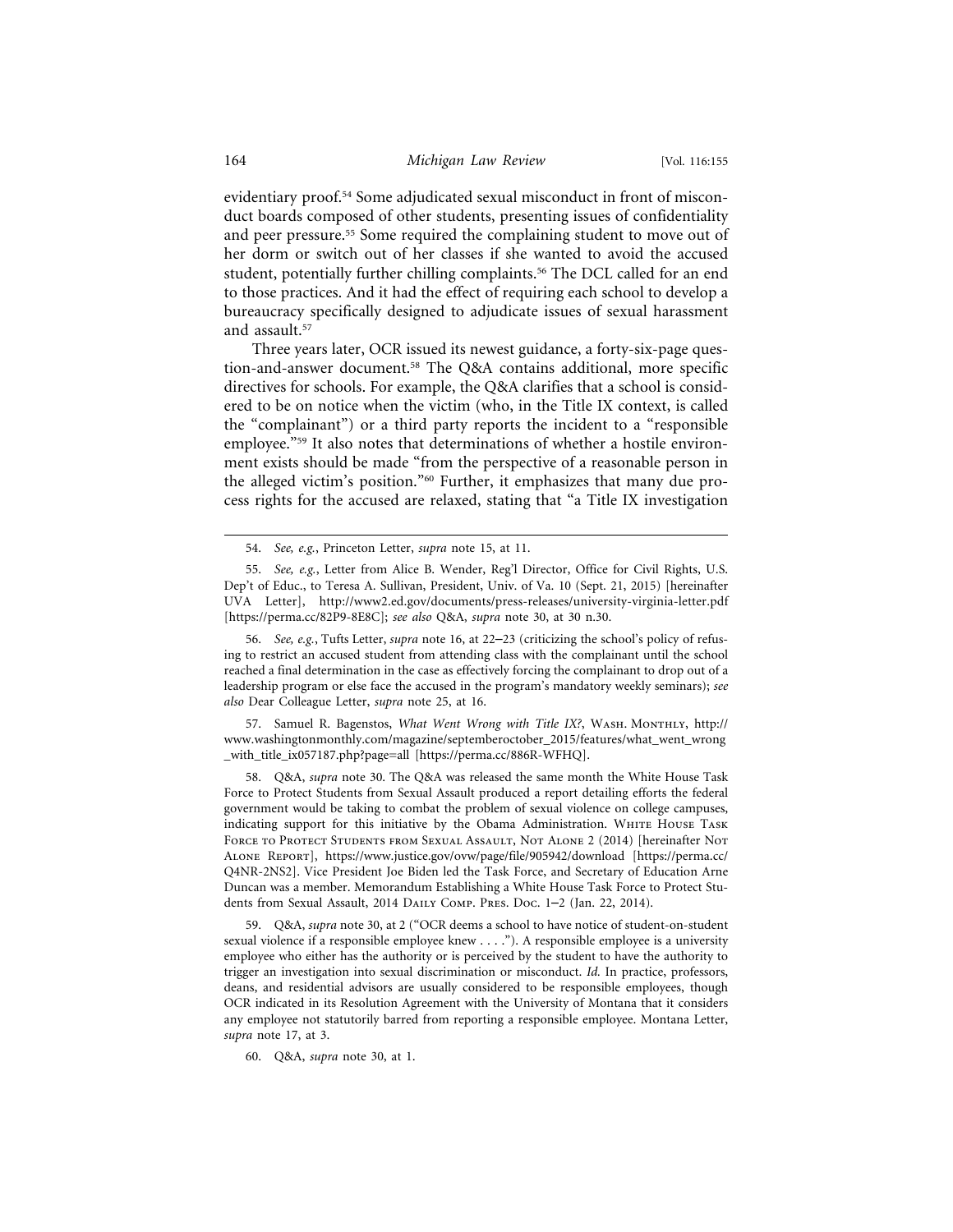will never result in incarceration of an individual and, therefore, the same procedural protections and legal standards are not required."61

The Q&A goes further than the DCL in prescribing how schools interact with complainants. The Q&A strongly suggests that all university employees who might receive reports of sexual misconduct<sup>62</sup> should be trained in "the impact of trauma on victims," in "the use of nonjudgmental language," and in "the potential for revictimization by responders and its effect on students."63 This recommendation reflects the integration of new research on the neurobiology of sexual assault, which suggests that victims of sexual assault may behave atypically due to trauma.<sup>64</sup>

The integration of this research into OCR policy is a response to the most prominent problem the White House Task Force to Protect Students from Sexual Assault uncovered: that schools' typical responses to complainants tended to exacerbate, rather than address, the "hostile environment" that Title IX prohibits. Students reported raising complaints of sexual harassment or violence to school officials who responded with "[i]nsensitive or judgmental comments [or asked] questions that focus[ed] on [the] victim's behavior (e.g., what she was wearing, her prior sexual history) rather than on the alleged perpetrator's."65 The Task Force cautioned that such responses could "compound a victim's distress,"<sup>66</sup> which creates a hostile environment in violation of Title IX.

OCR's emphasis on training regarding the impact of trauma sends powerful signals to universities, but it also raises a few concerns. The Q&A and the DCL respond to outdated misconceptions about rape, but the combined guidance arguably leads school to infer that they should believe all complaints or risk a finding of noncompliance. Further, OCR's requirements open the door to the criticism that the agency has required schools to amass an army of social workers, nurses, lawyers, and experienced investigators to operate an investigative and adjudicatory bureaucracy—a function far beyond a university's traditional role of providing education.

<sup>61.</sup> *Id.* at 27.

<sup>62.</sup> That is, a responsible employee. *Id.* at 14–15.

<sup>63.</sup> *Id.* at 38.

<sup>64.</sup> Rebecca Campbell, Professor of Psychology, Mich. State Univ., NIJ Research for the Real World Seminar: The Neurobiology of Sexual Assault, (Dec. 3, 2012), https://nij.gov/multimedia/presenter/presenter-campbell/pages/presenter-campbell-transcript.aspx [https:// perma.cc/393Z-CADH]. Victims may be unable to move or scream during the assault or to remember details about the assault, and may experience mood swings or recall details out of order when talking about the assault. *Id.* Further, the research cautions that victims who are disbelieved, as rape victims traditionally have been, can experience "secondary victimization," a lack of control that retraumatizes the individual and causes her to disengage with the person to whom she is reporting, who may see the disengagement as confirmation that the alleged assault never happened. *Id.*

<sup>65.</sup> Not Alone Report, *supra* note 58, at 13 (emphasis omitted).

<sup>66.</sup> *Id.*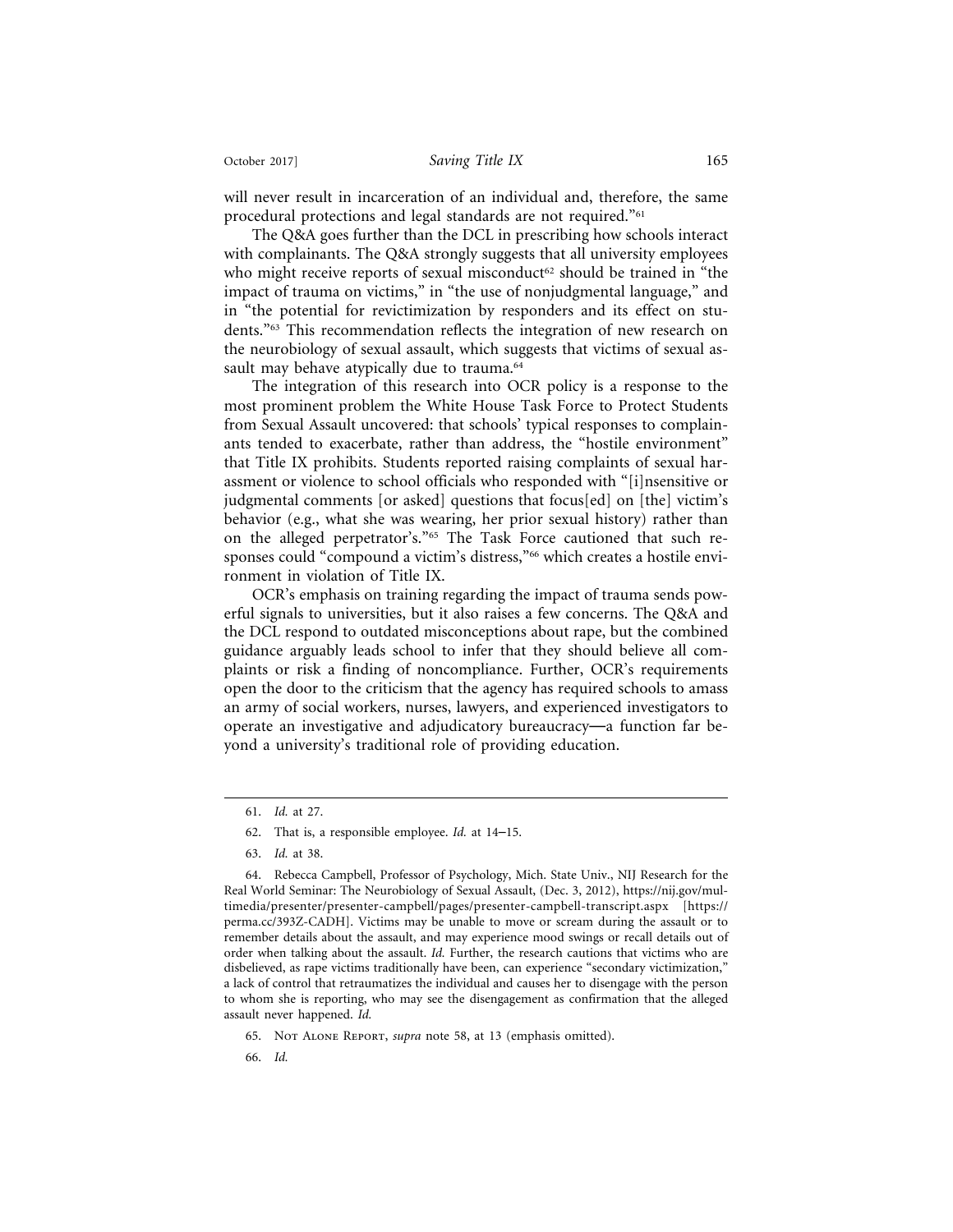#### 166 *Michigan Law Review* [Vol. 116:155

The DCL and Q&A articulate schools' obligations under Title IX.67 They also offer guidelines to schools for best practices to ensure compliance.<sup>68</sup> And indeed, these two documents led universities to establish Title IX coordinator positions and hire investigators to meet with complainants, respondents, and witnesses and to make factual determinations of responsibility.<sup>69</sup> But these documents are not the only source of OCR guidance. OCR's caseby-case applications of its requirements to schools' policies and procedures similarly supply administrators with guidance.

#### B. *OCR Investigations and Resolutions*

The Dear Colleague Letter and the 2014 Q&A have created the current Title IX enforcement mechanism. This guidance has prompted schools to create departments tasked with administering investigations per OCR's directives.70 But OCR's letters to universities after it completes investigations of those schools' Title IX compliance also contain directives about how schools should design and implement their respective sexual misconduct policies and procedures.71 These documents—OCR's guidance and its public correspondence with schools—do not carry the force of law,<sup>72</sup> but they effectively form the body of rules schools must follow. This is because schools found not in compliance invariably reach settlement agreements with the Department of Education through the issuance of resolution letters; these disputes are not resolved in court.73 Thus, OCR case resolution letters, written and released at the culmination of an investigation, are similarly authoritative sources of schools' obligations under Title IX.

There are many case resolution letters that define OCR policy. Since 2011, OCR has completed forty-nine investigations at forty-four institutions of higher learning (some schools were investigated more than once).74 In twenty-nine of those investigations, OCR found the school in violation of Title IX, which resulted in a resolution agreement between the agency and the school.75

- 70. *See* Bagenstos, *supra* note 57.
- 71. *See, e.g., supra* notes 12–20.
- 72. *See supra* notes 36–37 and accompanying text.

73. *See* Amy Chmielewski, Comment, *Defending the Preponderance of the Evidence Stan*dard in College Adjudications of Sexual Assault, 2013 BYU Educ. & L.J. 143, 147.

74. These numbers are accurate as of February 4, 2017. *Title IX: Tracking Sexual Assault Investigation Tracker*, Chron. of Higher Educ., http://projects.chronicle.com/titleix/investi gations/?search\_term&status=resolved&start=01%2F01%2F2011&end=02%2F04%2F2017 [https://perma.cc/YB53-3XZC].

75. *Id.* (for relevant data select "Resolution agreement" under the "Resolved by" tag).

<sup>67.</sup> Q&A, *supra* note 30, at ii; Dear Colleague Letter, *supra* note 25, at 1.

<sup>68.</sup> *See supra* note 67.

<sup>69.</sup> See *infra* Section III.B for a discussion of different investigative methods and, in particular, a discussion of the differences between the single-investigator model and the hearing-panel model.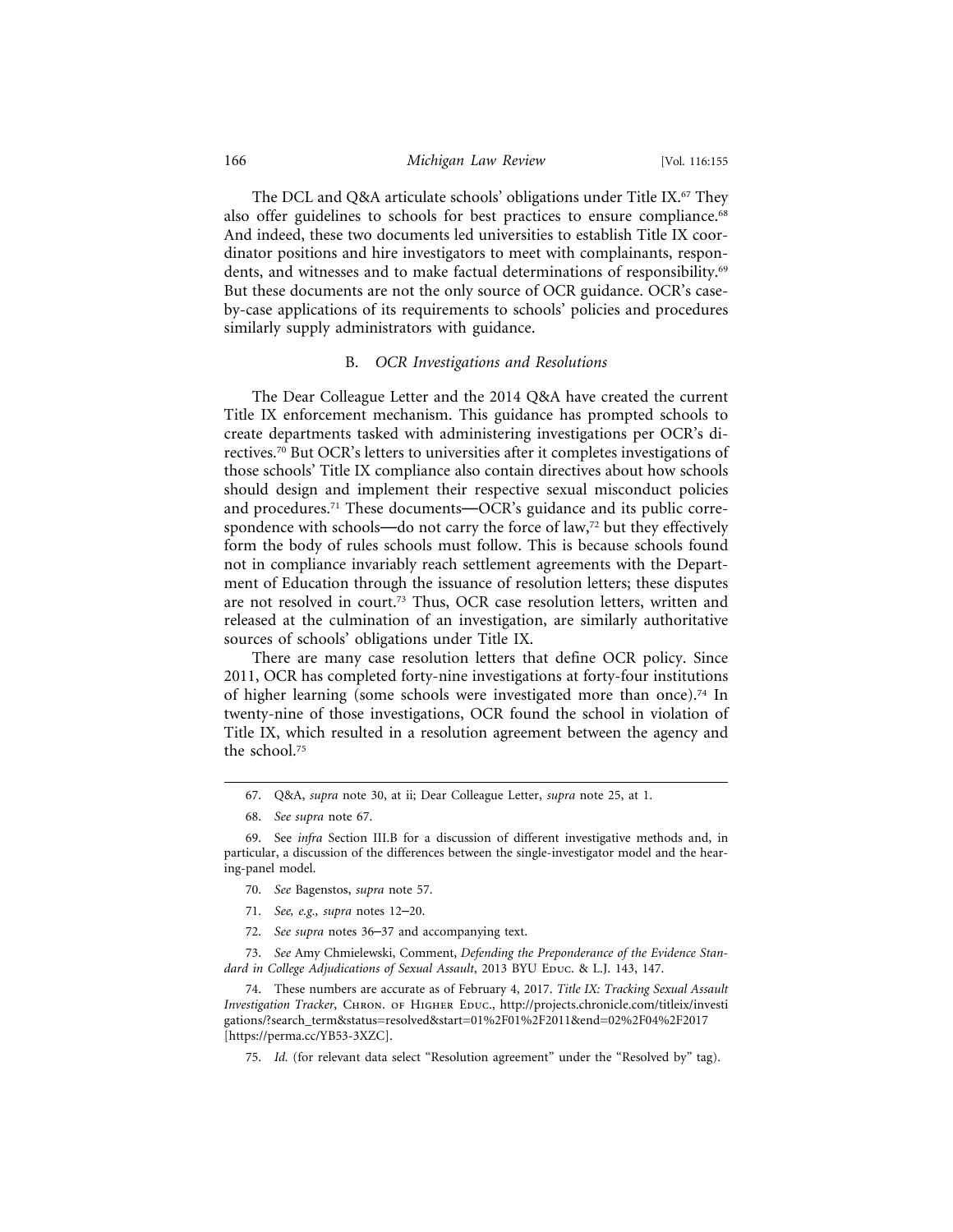When OCR conducts investigations, it looks at the specifics of a given allegation. The agency interviews the complainant, witnesses, and university administrators to determine if the school was on notice of an incident of sexual harassment or violence and failed to take action reasonably calculated to stop, prevent, and remedy the hostile environment.<sup>76</sup> OCR also reviews all of the school's policies and procedures relating to sexual misconduct and, in some cases, conducts focus groups with students to determine whether the university has adequately educated students about its policies.77 When OCR has completed its investigation, its lawyers write a case resolution letter,<sup>78</sup> which informs the university of its determination. Since institutions do not want to risk losing their federal funding, schools found in violation of Title IX settle with OCR.<sup>79</sup> Settlements are generally resolution agreements in which the university promises to alter its policies and report certain metrics to OCR at certain intervals in exchange for OCR agreeing not to withhold funds from the school.<sup>80</sup>

OCR's case resolution letters apply the requirements articulated in the DCL and the Q&A. In the press release about OCR's resolution letter regarding the University of Montana, the agency made clear that it was writing for a broader audience: it called the letter a "blueprint for colleges and universities across the country to take effective steps to prevent and address sexual assault and harassment on their campuses."<sup>81</sup> In the letter, OCR criticized the school for using a clear-and-convincing evidentiary standard, $82$ failing to impose interim measures, $83$  lengthening the resolution process by

<sup>76.</sup> *See* Office for Civil Rights, U.S. Dep't of Educ., Case Processing Manual (CPM) 17–18 (2015), http://www2.ed.gov/about/offices/list/ocr/docs/ocrcpm.pdf [https:// perma.cc/CH59-YZ9H].

<sup>77.</sup> *See, e.g.*, SUNY Letter, *supra* note 14, at 9–17.

<sup>78.</sup> These letters are also known as letters of findings. OCR uses the two terms interchangeably.

<sup>79.</sup> *See* Chmielewski, *supra* note 73, at 147.

<sup>80.</sup> *See, e.g.*, State Univ. of N.Y., *Voluntary Resolution Agreement, OCR Docket No. 02-11- 6001*, U.S. Dep't Educ. (Sept. 30, 2013), https://www2.ed.gov/about/offices/list/ocr/docs/investigations/02116001-b.html [https://perma.cc/4YMF-CKCF]; Univ. of Va., *Voluntary Resolution Agreement, OCR Docket No. 11-11-6001, U.S. DEP'T EDUC. (Sept. 17, 2015), https://* www2.ed.gov/documents/press-releases/university-virginia-agreement.pdf [https://perma.cc/ 32DA-QU4D].

<sup>81.</sup> Press Release, U.S. Dep't of Educ., Departments of Justice and Education Reach Settlement to Address and Prevent Sexual Assault and Harassment of Students at the University of Montana in Missoula (May 9, 2013), http://www.ed.gov/news/press-releases/departments-justice-and-education-reach-settlement-address-and-prevent-sexual-as [https://perma.cc/82U9- H3PU].

<sup>82.</sup> Montana Letter, *supra* note 17, at 17.

<sup>83.</sup> *Id.* at 16.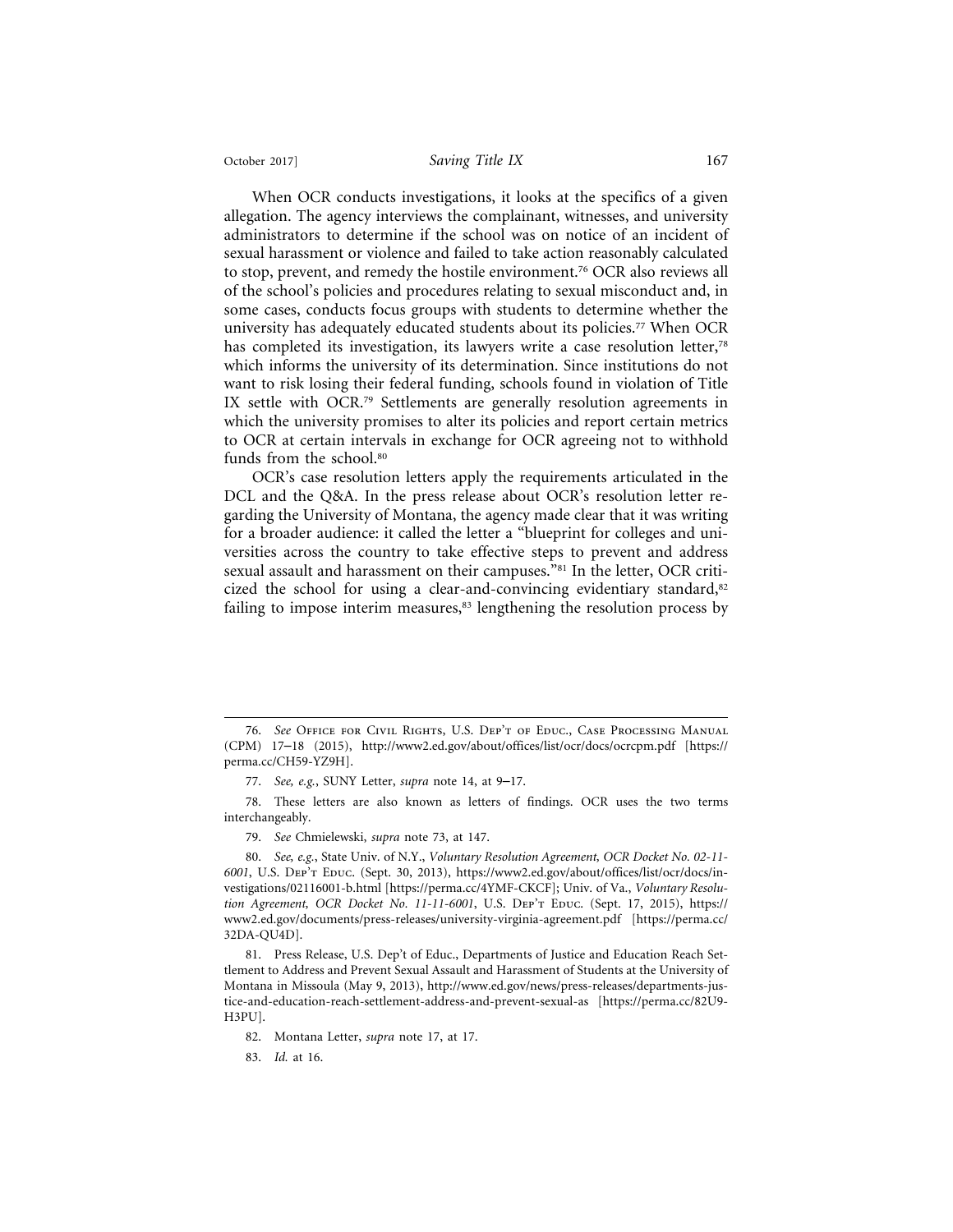allowing the respondent five separate appeals processes,<sup>84</sup> halting investigations, $85$  failing to offer students counseling services, $86$  and giving athletes preferential treatment.87

OCR's case resolution letter to the University of Virginia<sup>88</sup> similarly contains guidance. OCR praised the school for complying with the DCL and Q&A by hiring a dedicated Title IX coordinator, expanding investigative capacity, establishing and filling a prevention coordinator position, enhancing its training and prevention strategies, and developing a website dedicated to disseminating information about Title IX at the University.89 The DCL and the Q&A mandate all of these actions.<sup>90</sup>

The significance of the Dear Colleague Letter, the Q&A, and the OCR's resolution letters cannot be overstated. For activists who have lobbied for stricter enforcement of Title IX, the guidance represents a victory: OCR is taking compliance with Title IX very seriously and has instructed schools that they must investigate all complaints, prevent retaliation against a complainant, and use the preponderance evidentiary standard. But for those who think that Title IX infringes on the First Amendment or due process rights of students accused of sexual harassment or violence, the guidance signifies a drastic expansion of enforcement action based on sua sponte agency interpretations of Title IX that did not go through notice and comment.<sup>91</sup> These critics see "[p]olicymaking by agency threat."<sup>92</sup> For now, OCR's interpretations are effectively binding on all schools receiving federal funds from the Department of Education.

#### II. The Debate over the Proper Role for Universities

OCR's increased enforcement of Title IX with respect to sexual assault has generated substantial criticism—specifically, that the resulting investigations carried out by schools are unjust. Significantly, this criticism comes from prominent legal thinkers and scholars who are in a position to influence future OCR policy. Their criticism, which is echoed by organizations that have received financial support from Secretary of Education Betsy DeVos,<sup>93</sup> could serve as the basis for the Trump Administration to reverse OCR policy and decline to complete existing or initiate new investigations

93. *See supra* note 33.

- 88. UVA Letter, *supra* note 55.
- 89. *Id.* at 1–2.
- 90. Q&A, *supra* note 30, at ii, 7, 24–31, 38–41; Dear Colleague Letter, *supra* note 25, at 5,

7, 9–10.

- 91. For a discussion of these opposing views, see *supra* note 30.
- 92. Jacob Gersen & Jeannie Suk, *The Sex Bureaucracy*, 104 Calif. L. Rev. 881, 911 (2016).

<sup>84.</sup> *Id.* at 13–14, 20.

<sup>85.</sup> *Id.* at 15.

<sup>86.</sup> *Id.*

<sup>87.</sup> *See id.* at 24.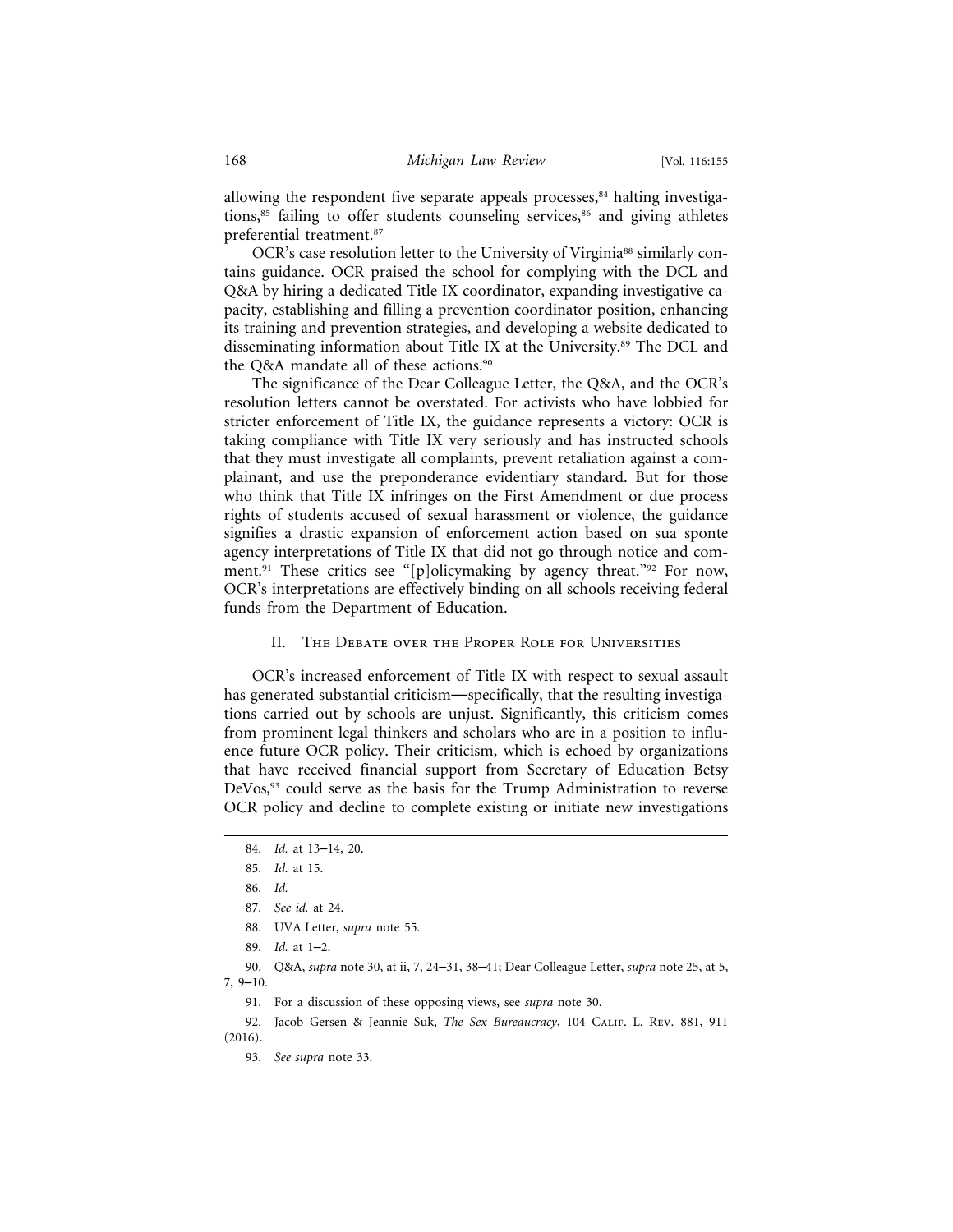for failure to comply with Title IX. This backlash poses the question of the proper role for universities in efforts to curtail campus sexual violence. Section II.A argues that universities should maintain a role in investigating complaints of sexual violence on their campuses. Section II.B identifies weaknesses with existing investigation policies and procedures.

#### A. *Universities as Investigators*

Universities play an important role in remedying and preventing the conditions that give rise to sex-based discrimination. Universities can place a complainant and an accused student in separate housing facilities or alter their class schedules so that a student who suffered violence as a result of his or her sex will not suffer academically and emotionally, and thus be deprived of equal educational opportunities.<sup>94</sup> Accordingly, OCR sees sexual violence as a quintessential barrier to educational equity on the basis of sex, and it sees universities as the actors best suited to prevent that violence or deter its collateral effects.

A common response by many university administrators and law professors is that rape is not discrimination; it is a crime and should be adjudicated as such. Janet Napolitano, president of the University of California system, writes, "[T]he federal government's expectations, especially related to investigations and adjudication, seem better-suited to a law enforcement model rather than the complex, diversely populated academic community found on a modern American campus."95 She notes that colleges cannot possibly investigate sexual violence and assault allegations adequately without subpoena power, the ability to collect and preserve evidence, and specialized (and expensive) training.96 Crimes are crimes, and universities should not present themselves as an alternative forum for handling criminal investigations.97 Rape allegations are complicated matters, and universities should not put themselves in the position of considering whether a complaint is inspired by regret, remorse, or shame.98 One solution is "to reduce the Title IX Office to a compliance-monitoring role, and get it out of the business of adjudicating cases."99

Indeed, there are substantial differences between police investigations and Title IX investigations of sexual assault. Unlike police officers, whose

- 96. *Id.* at 399–400.
- 97. *See id.* at 400–01.

<sup>94.</sup> OCR specifically cautions against subjecting a student who complains of sexual assault by a fellow student to "remain in classes with the other student," perhaps creating a situation in which "the complaining student's grades suffer because he or she was unable to concentrate in these classes." Q&A, *supra* note 30, at 3.

<sup>95.</sup> Janet Napolitano, *"Only Yes Means Yes": An Essay on University Policies Regarding Sexual Violence and Sexual Assault*, 33 Yale L. & Pol'y Rev. 387, 398–99 (2015).

<sup>98.</sup> *See* Janet Halley, *Trading the Megaphone for the Gavel in Title IX Enforcement*, 128 Harv. L. Rev. F. 103, 107–08 (2015).

<sup>99.</sup> *Id.* at 108.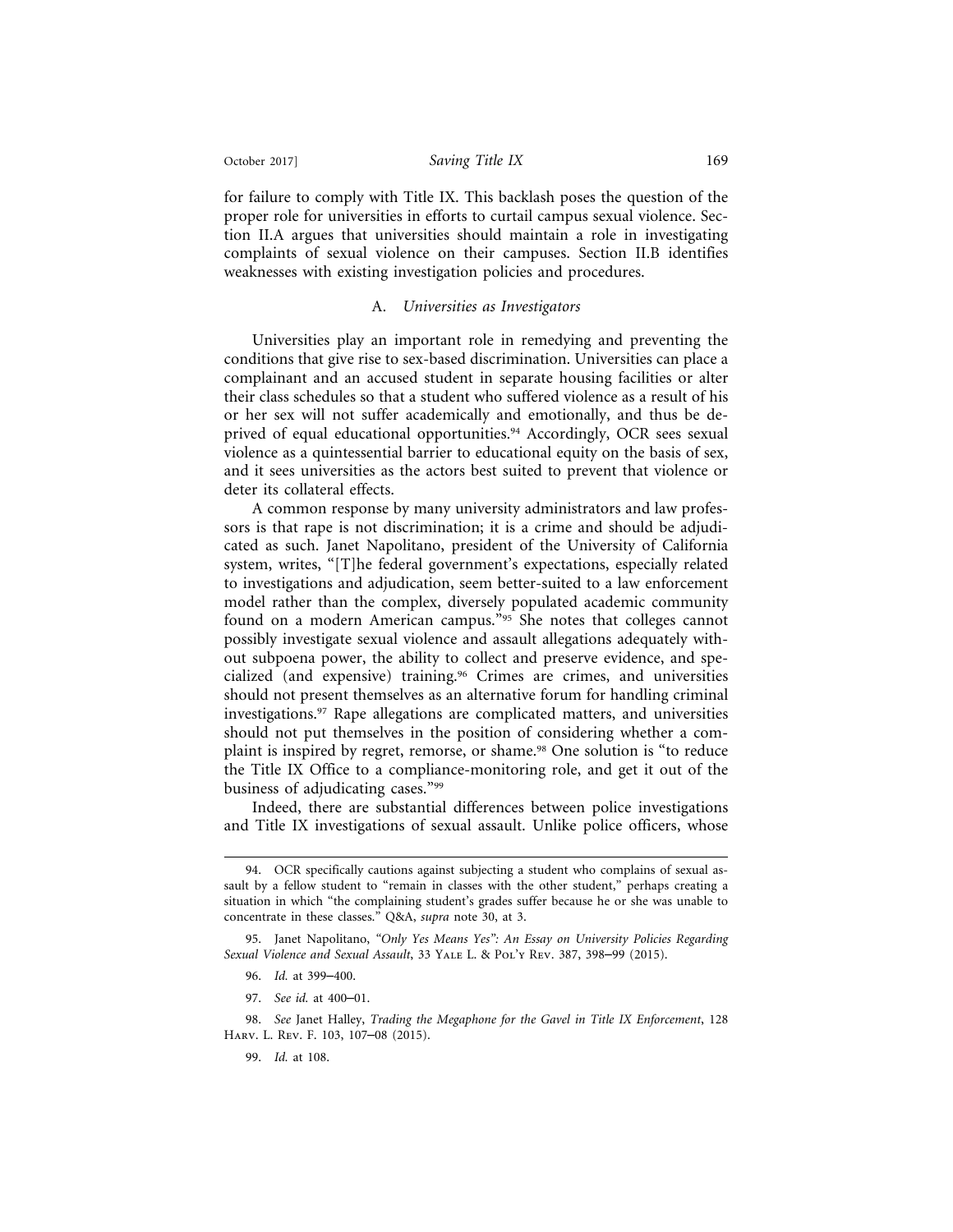sexual assault investigations usually cannot go forward without the victim,<sup>100</sup> university officials are required to investigate every complaint, even if the complainant asks that the investigation be closed, to determine whether a hostile environment exists or could exist and prevent further harassment or violence.101 Criminal investigations are aided by search warrants and the ability to conduct forensic testing; Title IX investigations rely entirely on evidence produced by the parties themselves.102 Police investigations use a higher standard of proof when determining whether the suspect violated the statutory definition of sexual assault;<sup>103</sup> Title IX investigations use the preponderance-of-the-evidence standard and look for violations of the school's misconduct policy,<sup>104</sup> which is not necessarily aligned to statutory definitions of crimes. Defendants in the criminal justice system may be provided indigent counsel;<sup>105</sup> respondents in a Title IX investigation have no similar guarantee.106 Criminal investigations may result in prison time; the harshest punishment a university can dole out is expulsion.107

Rather than allowing two parallel systems to operate, the argument goes, schools should rely solely on the criminal justice system to adjudicate claims of sexual violence.108 The criminal justice system has actors with the training, resources, and institutional capacity to adjudicate allegations of rape

105. *See* Gideon v. Wainwright, 372 U.S. 335 (1963).

107. Napolitano, *supra* note 95, at 401 ("The most serious sanction that a college can impose is dismissal, which is wholly inadequate where a crime has been committed."); *see also* Q&A, *supra* note 30, at 27 ("Title IX investigation[s] will never result in incarceration of an individual . . . ."); Dear Colleague Letter, *supra* note 25, at 15–17.

108. *See* Napolitano, *supra* note 95, at 398–99.

<sup>100.</sup> In rape cases, the victim's body is inextricably linked to the crime scene, so prosecutions for rape generally necessitate the participation of the victim.

<sup>101.</sup> *See, e.g.*, Q&A, *supra* note 30, at 20 (noting that even when a complainant requests that the school not investigate, the school must consider whether it can honor this request while still providing a "safe and nondiscriminatory environment for all students").

<sup>102.</sup> *See* Dear Colleague Letter, *supra* note 25, at 19.

<sup>103.</sup> *See, e.g.*, Model Penal Code § 1.12 (Am. Law Inst. 1985).

<sup>104.</sup> *See* Dear Colleague Letter, *supra* note 25, at 10–11. Sexual misconduct policies are written by university administrators and consultants; criminal statutes are creations of federal, state, and local legislatures.

<sup>106.</sup> Neither the DCL nor the Q&A requires schools to provide the accused student with counsel; in fact, both documents contemplate not only that schools will not provide counsel but also that they may not allow privately retained counsel to participate in the school's proceedings. *See* Q&A, *supra* note 30, at 26 ("If the school permits one party to have lawyers or other advisors at any stage of the proceedings, it must do so equally for both parties. Any school-imposed restrictions on the ability of lawyers or other advisors to speak or otherwise participate in the proceedings must also apply equally."); Dear Colleague Letter, *supra* note 25, at 12 ("While OCR does not require schools to permit parties to have lawyers at any stage of the proceedings, if a school chooses to allow the parties to have their lawyers participate in the proceedings, it must do so equally for both parties."); *see also* Emily D. Safko, Note, *Are Campus Sexual Assault Tribunals Fair?: The Need for Judicial Review and Additional Due Process* Protections in Light of New Case Law, 84 FORDHAM L. REV. 2289, 2307 (2016) ("Courts have generally found that students do not have a right to counsel in the context of school disciplinary proceedings and that a student's counsel need not be permitted to take part in disciplinary hearings." (footnotes omitted)).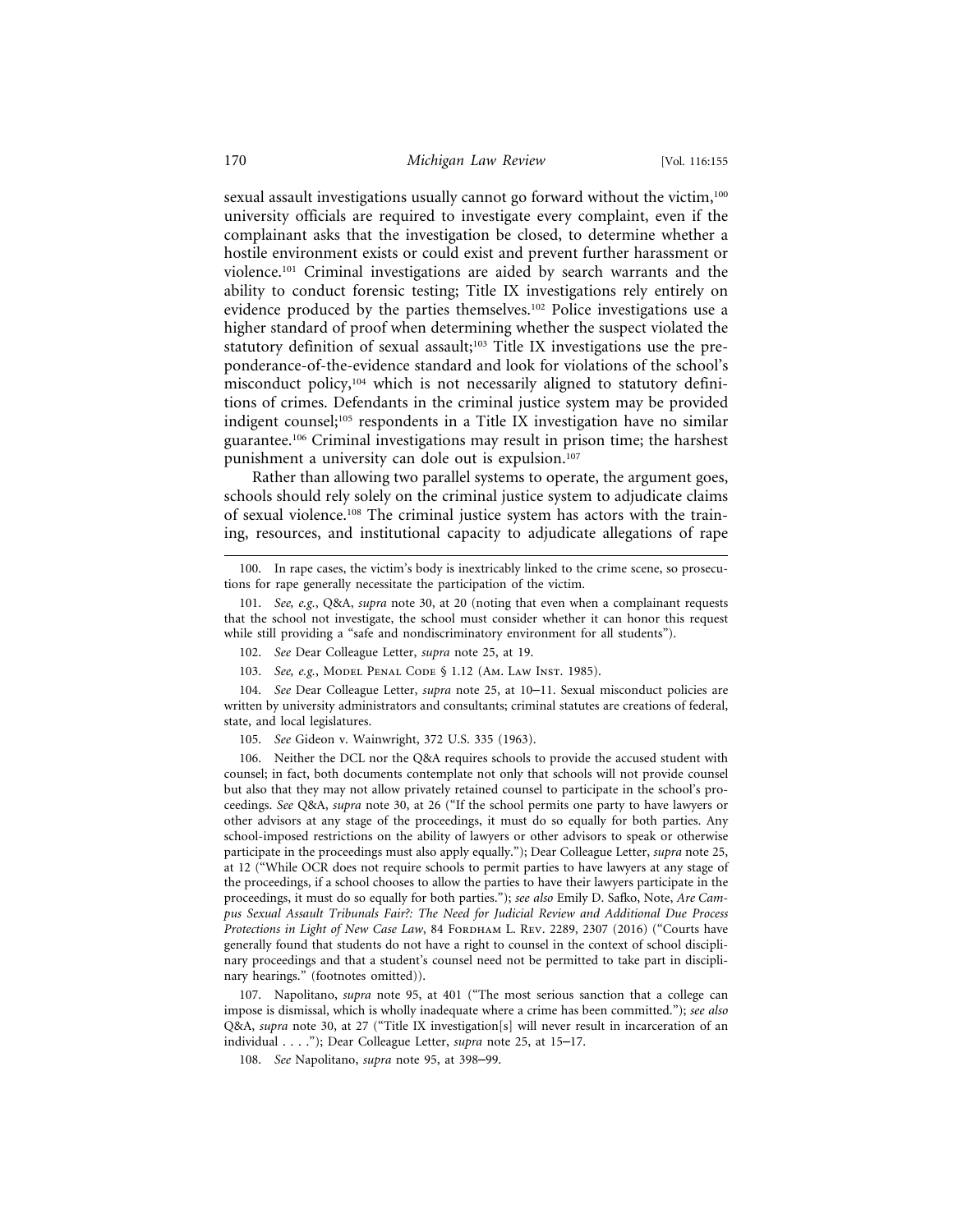properly.<sup>109</sup> As universities are not adequately equipped to conduct investigations, these institutions should focus on areas within their strength: education and prevention of sexual assault.<sup>110</sup>

The argument that students should rely solely on the criminal justice system to adjudicate claims of sexual violence is predicated on institutional capacity: that the criminal justice system is best suited to resolve their complaints. But this argument fails to consider the fact that the criminal justice system struggles to prosecute rape,<sup>111</sup> and that much of the conduct covered by Title IX—such as sexual harassment—does not rise to the level of a crime.112 Additionally, this argument fails to recognize the institutional capacity of schools to protect their students from future and ongoing harm.

As OCR's guidelines recognize, the school is the entity most capable of addressing sexual harassment and violence on campus.113 OCR's increased enforcement activity stems from the premise that schools were not doing enough with the power they already had to address students' legitimate grievances.114 OCR resolution letters indicate that prior to OCR's increased

111. *See, e.g.*, Yxta Maya Murray, *Rape Trauma, the State, and the Art of Tracey Emin*, 100 Calif. L. Rev. 1631, 1657–68 (2012) (discussing the low reporting and conviction rates of sexual assault in the United States and other Western countries); Tania Tetlow, *Granting Prosecutors Constitutional Rights to Combat Discrimination*, 14 U. Pa. J. Const. L. 1117, 1124 (2012) (positing that "the conviction rate for rape and domestic violence is demonstrably lower than other kinds of violent crimes" because juries tend to focus on the "perceived virtue of the victim and whether she behaved as a properly obedient woman."); Shauna R. Prewitt, Note, *Giving Birth to a "Rapist's Child": A Discussion and Analysis of the Limited Legal Protections Afforded to Women Who Become Mothers Through Rape*, 98 Geo. L.J. 827, 836 (2010) ("[T]he conviction rate for rape is remarkably lower than the conviction rate for other serious crimes  $\ldots$ .").

112. Generally, sexual harassment itself is not a crime. *See, e.g.*, Carrie N. Baker, *Sexual Extortion: Criminalizing Quid Pro Quo Sexual Harassment*, 13 Law & Ineq. 213 (1994) (calling for a criminal penalty for quid pro quo sexual harassment); Galia Schneebaum, *What Is Wrong with Sex in Authority Relations? A Study in Law and Social Theory*, 105 J. Crim. L. & Criminology 345, 354 n.52 (2015) ("Sexual harassment in employment is treated in American law as a form of (civil) sex discrimination . . . ."); *see also* Juliana Garcia, Comment, *Invisible Behind a Bandana: U-Visa Solution for Sexual Harassment of Female Farmworkers*, 46 U.S.F. L. Rev. 855, 877 (2012) (discussing the relationship between sexual harassment and criminal sexual behavior by noting that "harassment often occurs in tandem to these crimes").

113. 2001 Guidance, *supra* note 24, at ii.

114. *See* Dear Colleague Letter, *supra* note 25, at 14–19.

<sup>109.</sup> The criminal justice's system of police and prosecutors contains far more resources than do universities. *See id.* at 388 ("[U]niversity student conduct processes may be inadequate if they end up supplanting the criminal justice system. . . . [T]hey possess considerable limitations—from a lack of subpoena power to a lack of clarity over authority regarding off-campus incidents, and from restricted investigative abilities to limitations on what sanctions they can impose.").

<sup>110.</sup> *See, e.g.*, John D. Foubert, *The Longitudinal Effects of a Rape-Prevention Program on Fraternity Men's Attitudes, Behavioral Intent, and Behavior, 48 J. Am. C. HEALTH 158, 158* (2000) (finding that fraternity members who participated in a rape-prevention study displayed "significant 7-month declines in rape myth acceptance and the likelihood of committing rape").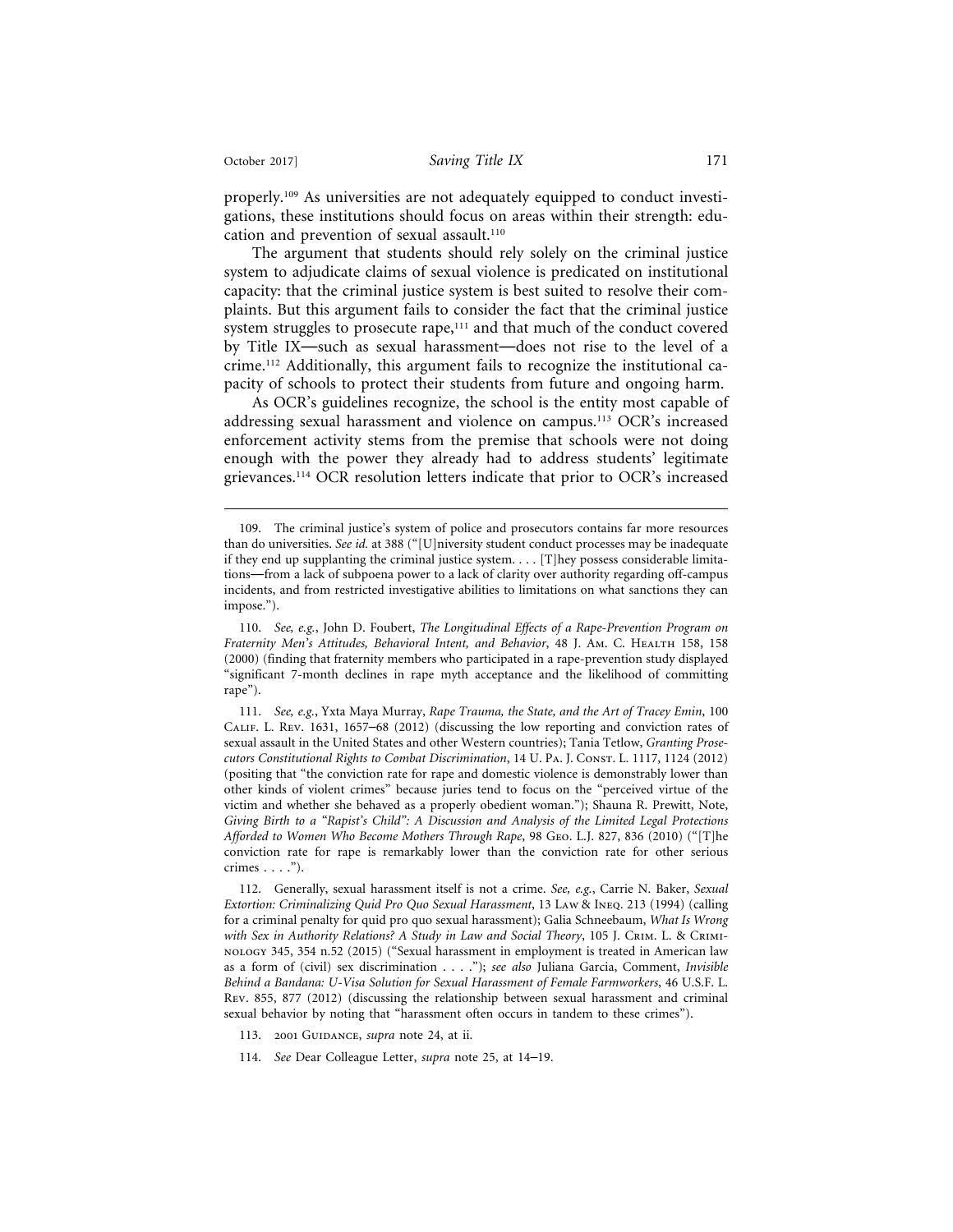enforcement in 2011, schools' adjudication methods focused more on providing rights and accommodations, including the opportunity to appeal adverse decisions, to the accused student only.115 The DCL was an attempted correction of a preexisting imbalance: it aimed to fix what OCR saw as too much accommodation for the accused student at the expense of a prompt and equitable resolution for the complainant.<sup>116</sup> OCR attempted to remedy this situation by requiring that universities provide rights and impose restrictions equally on both parties, $117$  recognizing that in a Title IX investigation, the party against the accused is not the government but another student who has a legitimate interest in adjudicating her civil rights claim. And what is at stake is protection against ongoing discrimination, rather than criminal justice.

Schools—not police or prosecutors—are uniquely positioned to respond to and prevent behavior that creates a hostile environment on campus. They have an obligation to do so,<sup>118</sup> but, moreover, they should do so because of their ability to address the specific issue facing a complainant the inability to obtain an education free from sex discrimination—and to impose remedies or consequences that solve that problem. Schools are not simply an alternative, parallel forum for adjudicating rape claims. The university has greater control over the educational environment than does any other actor—certainly more than the police. It can remedy the hostile environment with interim or permanent measures that reduce the impact of the incident on the complainant's educational experience, while imposing the least restrictive sanctions on the respondent so that he may also enjoy his full educational experience.<sup>119</sup>

OCR has carved out a vital role for schools to address the concerns of students who want the harassment or violence they face to stop but do not want to participate in a criminal proceeding. This is not an uncommon concern; indeed, 65 percent of rapes and sexual assaults go unreported to the police.120 On college campuses, the numbers are even worse: under 5 percent

<sup>115.</sup> *See, e.g.*, Montana Letter, *supra* note 17, at 9–18; Letter from Thomas J. Hibino, Reg'l Dir., Office for Civil Rights, U.S. Dep't of Educ., to Dorothy K. Robinson, Vice President & Gen. Counsel, Yale Univ. 7 (June 15, 2012), https://www2.ed.gov/about/offices/list/ocr/docs/ investigations/01112027-a.pdf [https://perma.cc/CY8D-7ZZ3].

<sup>116.</sup> *See* Dear Colleague Letter, *supra* note 25, at 12 ("[S]chools should ensure that steps taken to accord due process rights to the alleged perpetrator do not restrict or unnecessarily delay the Title IX protections for the complainant.").

<sup>117.</sup> *Id.* at 11–12.

<sup>118.</sup> *See* 20 U.S.C § 1681(a) (2012) ("No person in the United States shall, on the basis of sex, be excluded from participation in, be denied the benefits of, or be subjected to discrimination under any education program or activity receiving Federal financial assistance . . . .").

<sup>119.</sup> For example, the university can limit his hours at the dining hall or move him to a different dorm. *See* Dear Colleague Letter, *supra* note 25, at 16–17 (listing possible remedies schools may provide for the complainant).

<sup>120.</sup> Lynn Langton et al., Bureau of Justice Statistics, U.S. Dep't of Justice, NCJ 238536, Victimizations Not Reported to the Police, 2006-2010, at 4 (2013), http:// bjs.ojp.usdoj.gov/content/pub/pdf/vnrp0610.pdf [https://perma.cc/4WCT-E26S].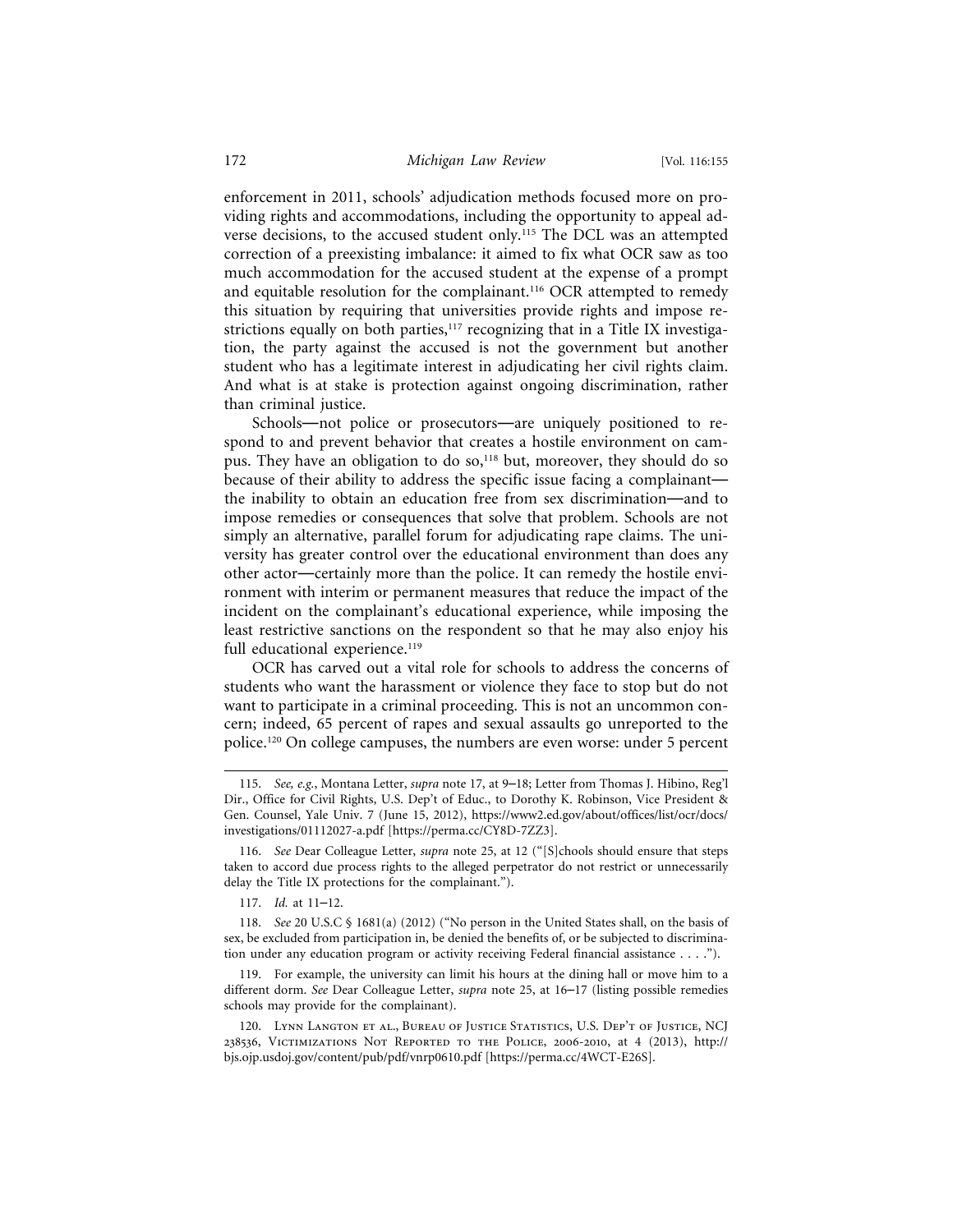of sexual assaults and attempted sexual assaults are reported to the police.121 There are many reasons why the reporting rate for rape is so low: victims wonder if what happened to them qualifies as sexual assault,<sup>122</sup> worry they will not be taken seriously by police officers,<sup>123</sup> experience shame and embarrassment, and do not want to discuss the assault publicly or testify in open court.<sup>124</sup> In the college setting, rape victims often know their attacker<sup>125</sup> and, despite the attack, do not want to subject him to incarceration.126 They simply want to attend class or use the bathroom in the hallway of their dorm without having to interact with their attacker. As OCR notes, a victim of sexual assault who is then forced to face the perpetrator of that assault in the course of her educational activities will not gain full enjoyment of those educational opportunities.<sup>127</sup> These are problems a school is uniquely situated to solve.

Critics respond that universities are in a poor position to carry out fair investigations. Critics note that OCR's guidance around the development of Title IX investigative processes has created a strong presumption against the accused student. Nancy Gertner, a Harvard law professor and former federal judge and criminal defense attorney, sums up the concerns about Title IX investigation procedures—Harvard's in particular—shared by many of her colleagues:

[T]his procedure does not remotely resemble any fair decision-making process with which any of us were familiar: All of the functions of the sexual assault disciplinary proceeding—investigation, prosecution, factfinding, and appellate review—are in one office . . . and that office is a Title IX compliance office, hardly an impartial entity. This is, after all, the office whose job it is to see to it that Harvard's funding is not jeopardized on account of Title IX violations, an office which has every incentive to see the complaint entirely through the eyes of the complainant.<sup>128</sup>

122. Robin Hattersley Gray, *How to Investigate Campus Sexual Assaults*, CAMPUS SAFETY (June 4, 2012), http://www.campussafetymagazine.com/article/sexual-assault-investigationbasics [https://perma.cc/8VU7-YBJJ].

125. *E.g.*, Kathryn M. Reardon, *Acquaintance Rape at Private Colleges and Universities:* Providing for Victims' Educational and Civil Rights, 38 SUFFOLK U. L. REV. 395, 396 (2005).

126. *See* Douglas Evan Beloof, *The Third Model of Criminal Process: The Victim Participa*tion Model, 1999 UTAH L. REV. 289, 314 ("The victim may wish to choose victim-offender mediation over the retributive model of the formal criminal process because restorative justice may lead to greater benefits for the victim." (footnotes omitted)).

127. *See* Q&A, *supra* note 30, at 2–3.

<sup>121.</sup> Bonnie S. Fisher et al., Nat'l Inst. of Justice, U.S. Dep't of Justice, NCJ182369, The Sexual Victimization of College Women 10, 23 (2000), https://www.ncjrs.gov/pdffiles1/nij/182369.pdf [https://perma.cc/EB8L-J8UF].

<sup>123.</sup> Langton et al., *supra* note 120, at 8.

<sup>124.</sup> Cantalupo, *supra* note 3, at 485; Eliza Gray, *Why Victims of Rape in College Don't Report to the Police*, Time (June 23, 2014), http://time.com/2905637/campus-rape-assault-pros ecution/ [https://perma.cc/9SGD-GRDY].

<sup>128.</sup> Nancy Gertner, *Sex, Lies and Justice*, Am. Prospect, Winter 2015, at 32, 35.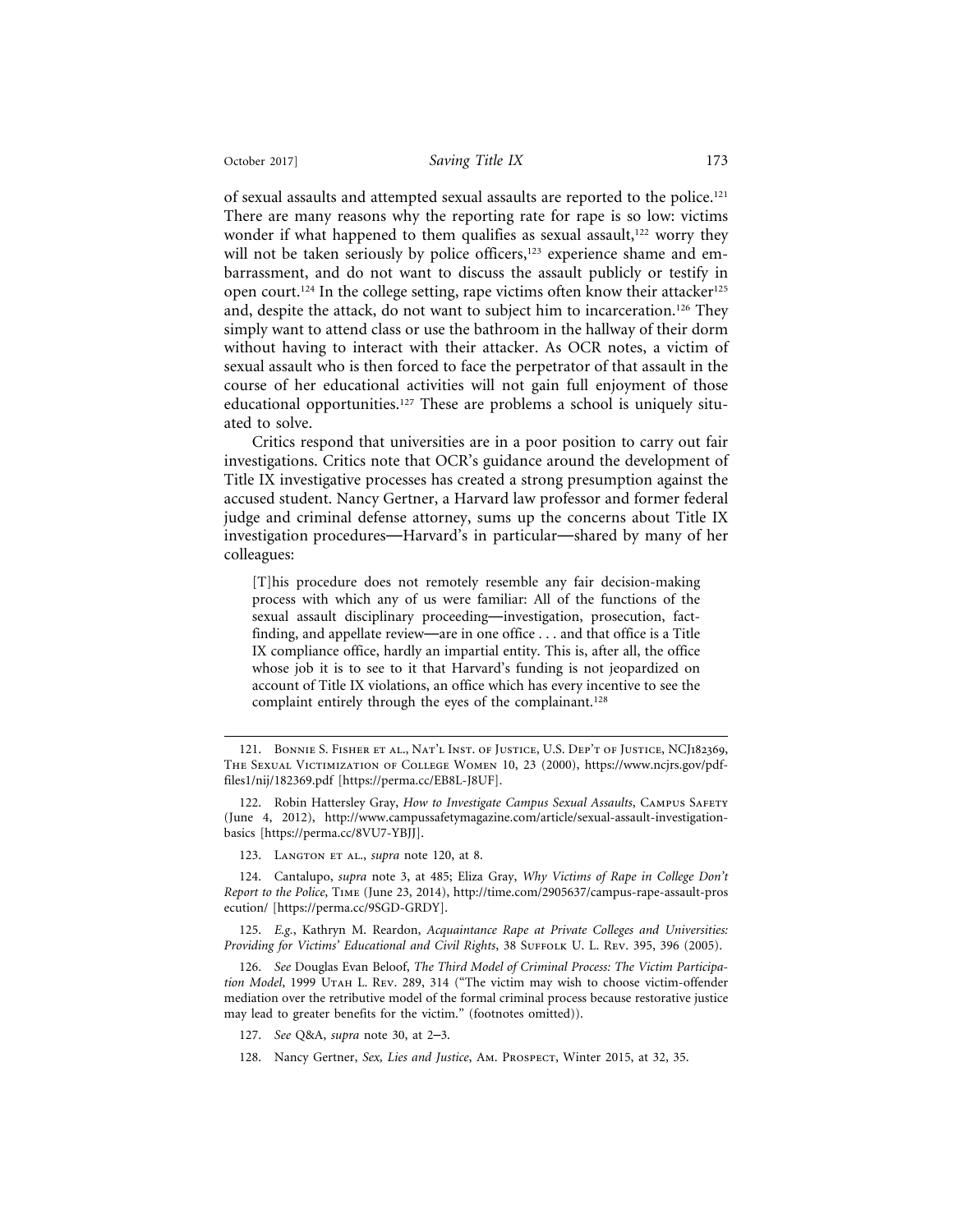#### 174 *Michigan Law Review* [Vol. 116:155

Gertner argues that the preponderance evidentiary standard (which is lower than the beyond-a-reasonable-doubt standard required in criminal prosecutions), has effectively created a presumption in favor of the complainant—a presumption heightened even more by the degree to which universities are being closely watched by OCR and the media.<sup>129</sup> The media, in amplifying stories of victims of sexual assault, has put "pressure on schools to hold students responsible for serious harm even when [evidence is inconclusive]."130 Schools' focus on investigating complaints of sexual assault when both parties were intoxicated similarly exemplifies the presumption in favor of the usually female complainant: as Janet Halley argues, even when both parties voluntarily consumed intoxicants, universities are far more likely to see alcohol as a factor that clouded the female's ability to give consent.131 Voluntary cointoxication, then, provides the female with a cause of action and the male with no defense.132

Critics further see a presumption in favor of the complainant in universities' adoption of trauma-informed training at OCR's recommendation.<sup>133</sup> By training Title IX investigators on the lower evidentiary standard and on research that shows sexual assault victims may retell their stories atypically and should not be disbelieved for doing so, universities have trained their investigators to always believe complainants, "precisely when they seem unreliable and incoherent."134

These criticisms suggest that universities have no appropriate role in addressing sexual assault on college campuses. President Trump's surrogates have echoed these critiques.<sup>135</sup> Yet, their criticism belies the vital role schools play in combating sexual violence. Schools have the ability to change the culture on their campuses in a way that the criminal justice system cannot.136 Therefore, action or inaction by school officials can affect the level of sexual misconduct on a campus. When young men see their peers face meager or no sanctions for incidents of sexual harassment or violence, campus rape no longer seems as taboo to them.<sup>137</sup> The lack of accountability for perpetrators of campus sexual assault also has a chilling effect on victims who are less likely to report incidents of violence if they believe that the perpetrator will face no consequences.<sup>138</sup>

- 135. *See supra* note 33 and accompanying text.
- 136. *See supra* Section II.A.

137. *See* Teri Aronowitz et al., *The Role of Rape Myth Acceptance in the Social Norms Regarding Sexual Behavior Among College Students*, 29 J. Community Health Nursing 173, 179 (2012).

138. See Richard Pérez-Peña & Ian Lovett, 2 More Colleges Accused of Mishandling Assaults, N.Y. Times (Apr. 18, 2013), http://www.nytimes.com/2013/04/19/education/swarthmore-andoccidental-colleges-are-accused-of-mishandling-sexual-assault-cases.html [https://perma.cc/

<sup>129.</sup> *Id.*

<sup>130.</sup> Halley, *supra* note 98, at 106.

<sup>131.</sup> *Id.* at 113.

<sup>132.</sup> *See id.*

<sup>133.</sup> *See supra* notes 61–63 and accompanying text.

<sup>134.</sup> Halley, *supra* note 98, at 109–10 (emphasis omitted).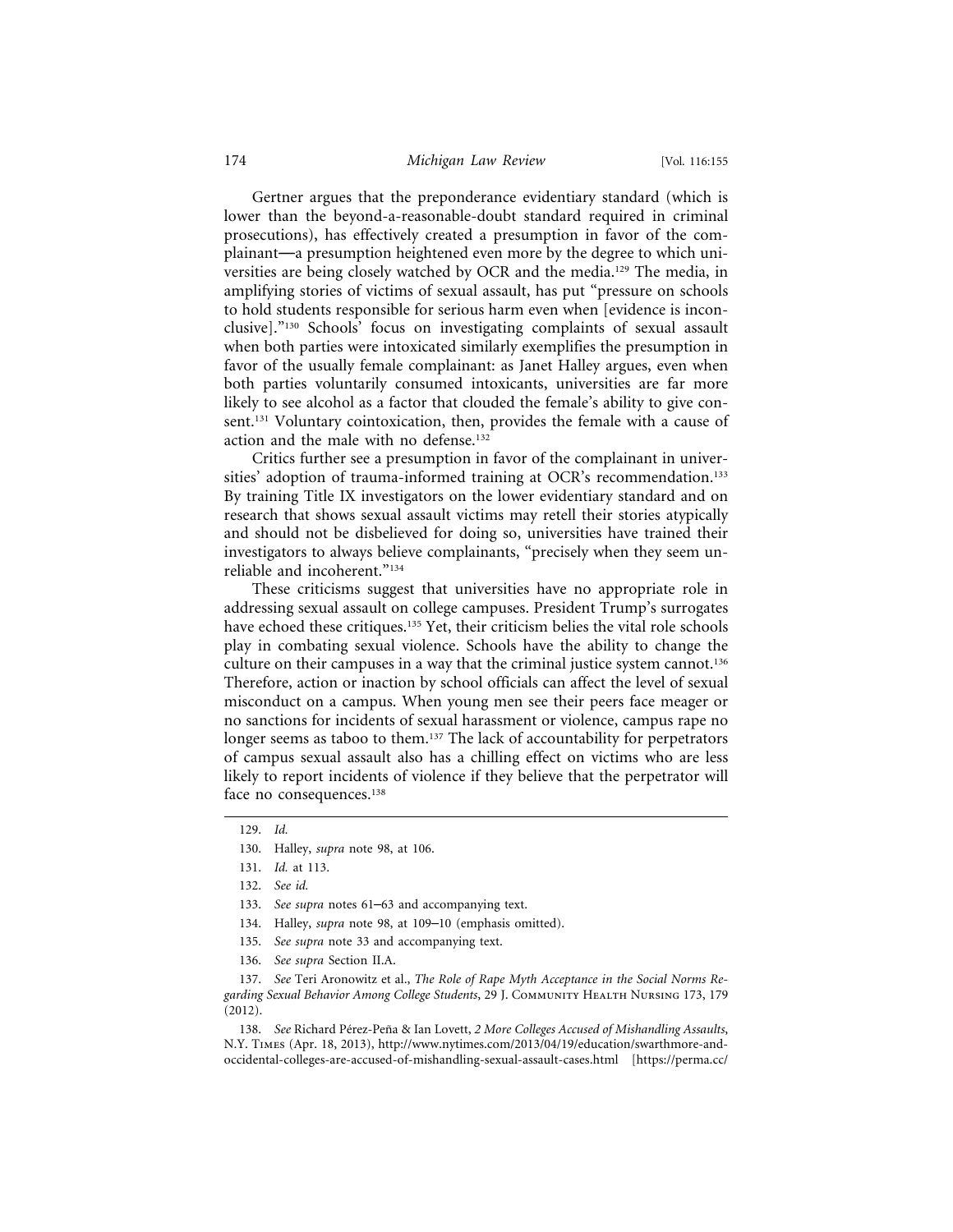Yet, so many of the criticisms of Title IX investigations evoke comparisons with criminal proceedings. This is a critical problem with current Title IX investigations: OCR sees them as civil disputes, and critics see them as quasi-criminal proceedings. In effect, both are right. At issue in a Title IX investigation is whether the complainant has had her right to remain free from sex harassment abridged. She files the complaint with her school through its grievance process, having already suffered an injury, and seeks a remedy for her injury. If she is successful, however, she will not receive the type of civil remedy she would were she to bring the claim in court under Title VII or Title IX; she will not be awarded damages or back pay or a remedy similar to employment reinstatement.139 Her remedy will often come directly at the expense of the respondent, who will see his own rights curtailed. He may be forced, even as an interim measure, to move out of university housing or to withdraw from certain classes or to avoid a certain dining hall during certain periods of time. He may be suspended or expelled from school.<sup>140</sup> He may be rendered ineligible for certain honors.<sup>141</sup> And as some states—like New York and Virginia for now—begin to pass legislation requiring schools to note on a student's transcript whether the student was suspended or expelled for sexual misconduct, he may face severe restrictions, similar to being put on a sex offender list, that curtail his ability to gain a higher education degree.<sup>142</sup>

But a Title IX investigation is not a criminal investigation. It imposes academic consequences for violations of an academic regulation, and it intends to preserve the complainant's right to an education free from discrimination—a right that has been abridged by the actions of another student.<sup>143</sup> Furthermore, Title IX adjudications protect students from harmful behavior, like harassment, that may not constitute a crime.<sup>144</sup> OCR's role in overseeing Title IX enforcement is essential: it does what the Department of Justice and state prosecutors cannot do by protecting students from conduct that may not constitute a crime or that cannot be proven with admissible evidence.145

- 143. Dear Colleague Letter, *supra* note 25, at 1–2.
- 144. *Id.* at 1.
- 145. *But cf. supra* note 33 and accompanying text.

ZKP2-GXFS] (indicating that when students found responsible for sexual assault are allowed back on campus without consequences, victims are dissuaded from reporting incidents).

<sup>139.</sup> *See* Barbara L. Johnson, Am. Bar Ass'n, Types of Damages Available in Employment Cases 1–16 (2011), http://www.americanbar.org/content/dam/aba/administrative/ labor\_law/meetings/2011/annualmeeting/004.authcheckdam.pdf [https://perma.cc/KY57- SSP5].

<sup>140.</sup> *See supra* note 107 and accompanying text.

<sup>141.</sup> *See, e.g.*, Jenna Wang, *Penn Made Two Major Policy Changes Relating to Sexual Violence over the Summer*, Daily Pennsylvanian (Aug. 24, 2016, 12:16 AM), http:// www.thedp.com/article/2016/08/sexual-violence-policy [https://perma.cc/YAP4-R52J].

<sup>142.</sup> *See* Tovia Smith, *Push Grows for a 'Scarlet Letter' on Transcripts of Campus Sexual Offenders*, NPR (May 11, 2016, 4:27 PM), http://www.npr.org/2016/05/11/477656378/pushgrows-for-a-scarlet-letter-on-transcripts-of-campus-sexual-offenders [https://perma.cc/B744- LG99].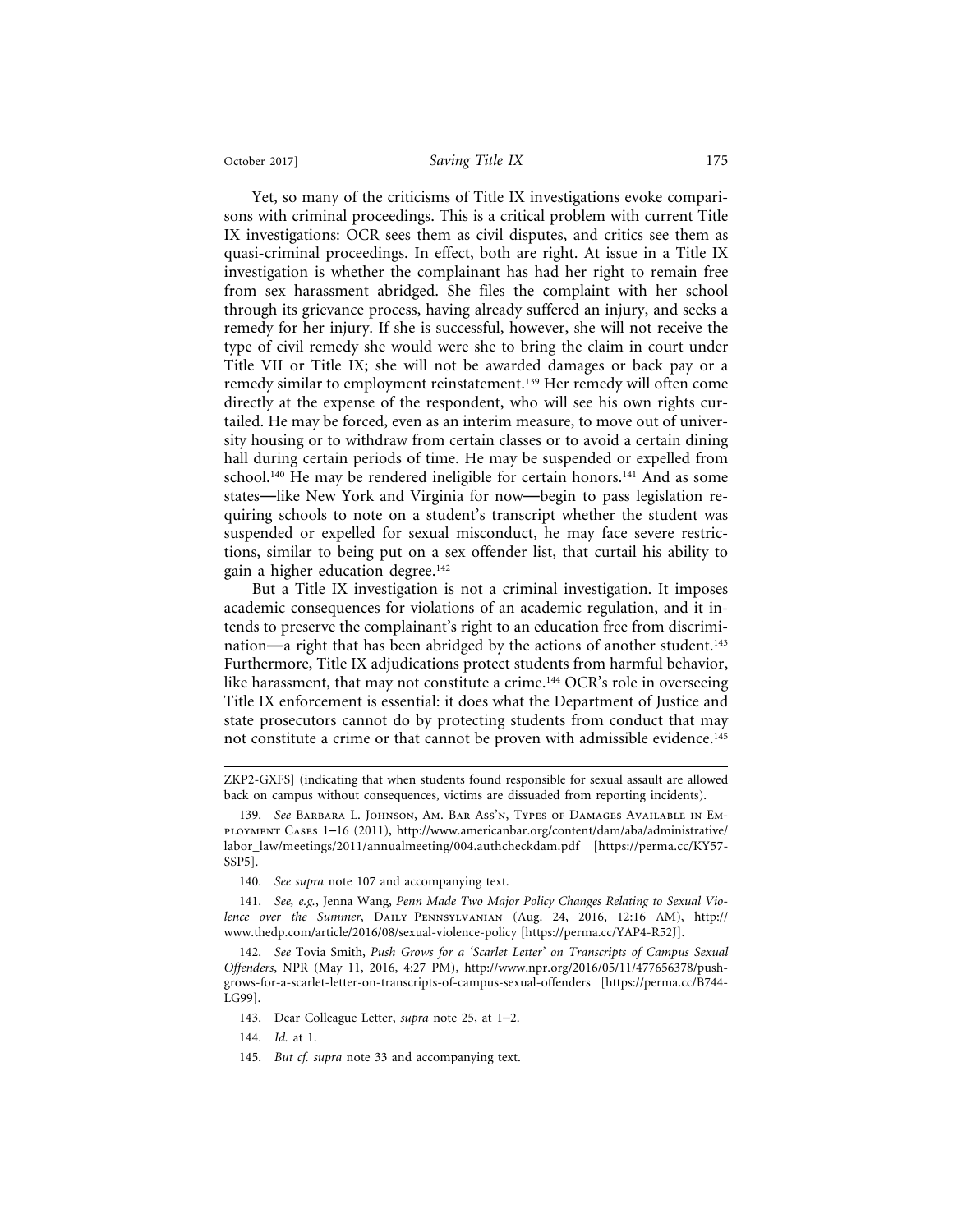Rather than recede into a "compliance-monitoring role,"<sup>146</sup> schools should simply fix the problems with the way they conduct their investigations. $147$ 

#### B. *Investigative Procedures and Students*' *Due Process Rights*

OCR's obligations have spurred schools to create quasi bureaucracies to adjudicate complaints of sexual violence, and these creations have generated significant backlash. OCR dictates the process through which schools must carry out investigations and has directed schools to revise their procedures in order to conform to OCR's very specific guidelines.148 Through the DCL and Q&A, OCR has instructed schools to use the preponderance-of-the-evidence standard<sup>149</sup> when adjudicating cases arising under Title IX and has continued to remind schools under investigation that, according to OCR's interpretation of Title IX, preponderance of the evidence is the only appropriate evidentiary standard.150

OCR's justification for the standard is twofold. First, the preponderance-of-the-evidence standard has always been the appropriate standard for a civil adjudication.151 Second, the DCL and subsequent documents suggest that universities, when operating under a higher evidentiary standard, overwhelmingly failed to find sufficient evidence that sexual harassment or violence—offenses that tend not to produce witnesses or concrete evidence took place.152 OCR's recommendations and modifications, then, represent attempts to make Title IX investigations more equitable for the complainant and the respondent.

For complainants, these policies have been favorable, removing the burden to prove assertions by a higher standard than in a civil trial. But requiring universities to use the preponderance-of-the-evidence standard simply because that is the standard used in civil actions may go too far, particularly when adjudications concern conduct that meets the statutory definition of a crime. OCR has also informed schools that they need not provide to an accused student "the same procedural protections and legal standards" as a

<sup>146.</sup> Halley, *supra* note 98, at 108.

<sup>147.</sup> *See infra* Part III.

<sup>148.</sup> *See generally* Q&A, *supra* note 30; Dear Colleague Letter, *supra* note 25.

<sup>149.</sup> *See generally* Addington v. Texas, 441 U.S. 418, 423–25 (1979) (describing the distinctions between the three evidentiary standards: preponderance of the evidence, beyond a reasonable doubt, and clear and convincing, which falls in between).

<sup>150.</sup> Q&A, *supra* note 30, at 13; Dear Colleague Letter, *supra* note 25, at 11.

<sup>151.</sup> Dear Colleague Letter, *supra* note 25, at 10–11, 11 n.26 (citing *Desert Palace, Inc. v. Costa*, 539 U.S. 90 (2003) and *Price Waterhouse v. Hopkins*, 490 U.S. 228 (1989) as standing for the proposition that preponderance of the evidence is the appropriate standard to use when adjudicating claims of sex discrimination under Title VII).

<sup>152.</sup> *See, e.g.*, Tufts Letter, *supra* note 16, at 12 ("The Dean concluded based on the report of the Fact-Finding that there was insufficient evidence to sustain her allegations of 'sexual assault, assault or harassment' against the Accused."); *supra* note 12 and accompanying text.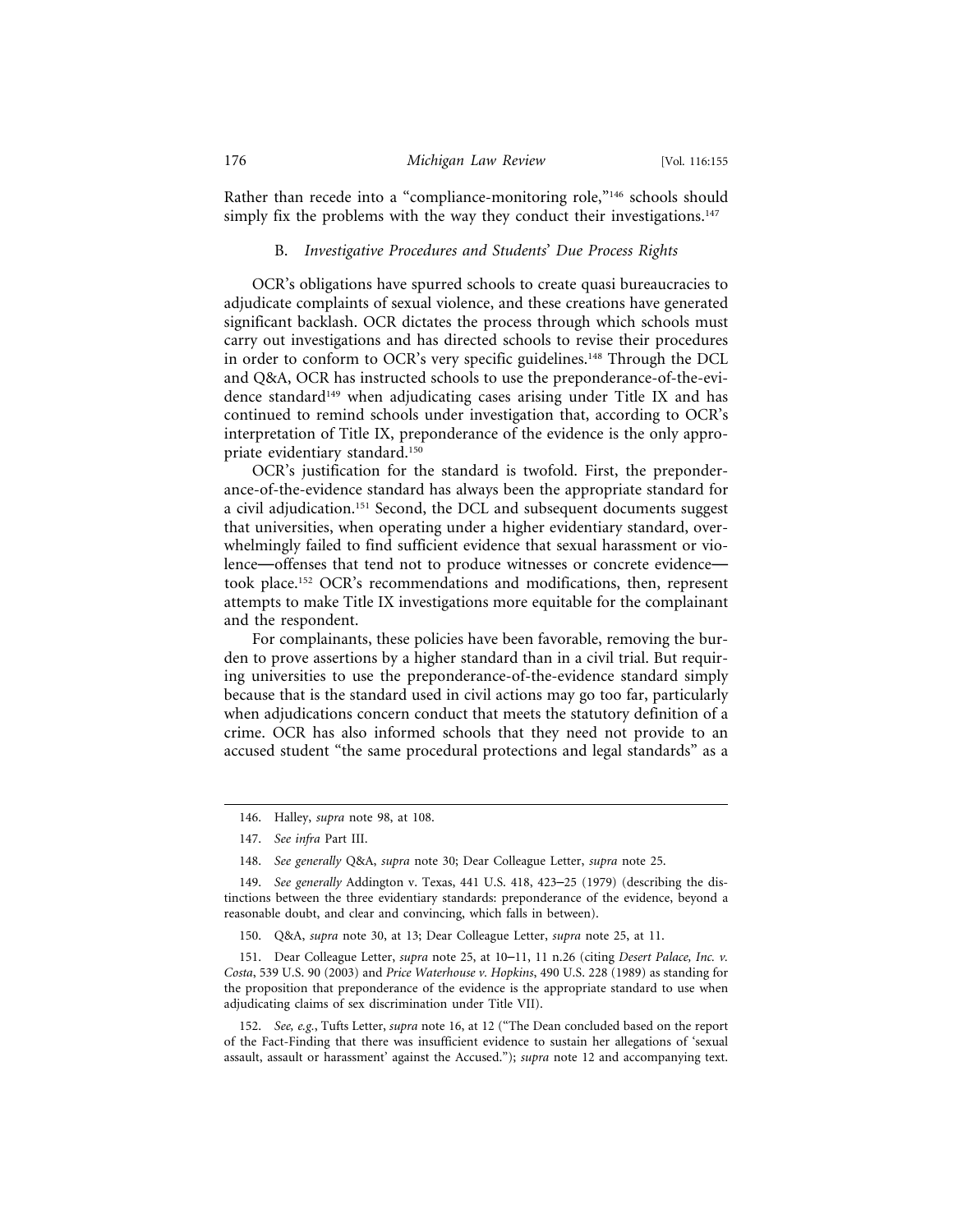court would provide to a criminal defendant since "a Title IX investigation will never result in incarceration of an individual."<sup>153</sup>

Both of these specific instructions have attracted significant criticism. In July 2014, Harvard University adopted a new university-wide sexual misconduct policy that closely followed OCR's recommendations<sup>154</sup> and was criticized for adopting the preponderance evidentiary standard. Jacob Gersen and Jeannie Suk call the standard an "invention" of the DCL.155 Law professors at the University of Pennsylvania criticize the standard as unduly harsh as it "requires a finding of responsibility even if the fact finder is almost 50% sure that the accused student is not guilty."<sup>156</sup> Jed Rubenfeld cautions that this lower standard<sup>157</sup> can make "[m]istaken findings of guilt . . . a real possibility."158 The American Association of University Professors criticizes the standard as applied to cases of harassment accusations against professors. It notes that "accusations of harassment and sexual violence . . . even false ones, [have the potential] to ruin a faculty member's career"159 and argues that a higher standard of proof is necessary given the given the severity of the consequences to the accused.<sup>160</sup> This pronouncement could just as easily refer to a student's academic and budding professional career. Despite this criticism from Harvard, Yale, and Penn professors, it is worth noting that almost all schools that identified a standard of proof in their sexual misconduct codes before issuance of the DCL, with the exception of schools in the Ivy League, used the preponderance-of-the-evidence standard.161

The preponderance-of-the-evidence standard bothers many critics precisely because it is so different from the beyond a reasonable doubt standard

<sup>153.</sup> Q&A, *supra* note 30, at 27.

<sup>154.</sup> *A New Sexual Assault Policy*, Harv. Gazette (July 2, 2014), http://news.harvard.edu/ gazette/story/2014/07/a-new-sexual-assault-policy/ [https://perma.cc/VEN4-ARG6]; Harvard Univ., Sexual and Gender-Based Harassment Policy (2014), https://hls.harvard.edu/con tent/uploads/2014/09/harvard\_sexual\_harassment\_policy1.pdf [https://perma.cc/AB6T-2DHE].

<sup>155.</sup> Gersen & Suk, *supra* note 92, at 901.

<sup>156.</sup> David Rudovsky et al., Open Letter from Members of the Penn Law School FACULTY 2 (2015), http://media.philly.com/documents/OpenLetter.pdf [https://perma.cc/ G5RR-W74K].

<sup>157.</sup> Preponderance of the evidence is a lower standard than is beyond a reasonable doubt, the standard used in criminal prosecutions. Addington v. Texas, 441 U.S. 418, 423 (1979) (defining the standards of proof).

<sup>158.</sup> Jed Rubenfeld, Opinion, *Mishandling Rape*, N.Y. Times (Nov. 15, 2014) http:// www.nytimes.com/2014/11/16/opinion/sunday/mishandling-rape.html (on file with the *Michigan Law Review*).

<sup>159.</sup> Risa L. Lieberwitz et al., *The History, Uses, and Abuses of Title IX*, 102 BULL. Am. Ass'n U. Professors 69, 94 (2016) (quoting remarks of AAUP Associate Secretary Anita Levy).

<sup>160.</sup> *Id.*

<sup>161.</sup> Michelle J. Anderson, *Campus Sexual Assault Adjudication and Resistance to Reform*, 125 Yale L.J. 1940, 1986–87 (2016).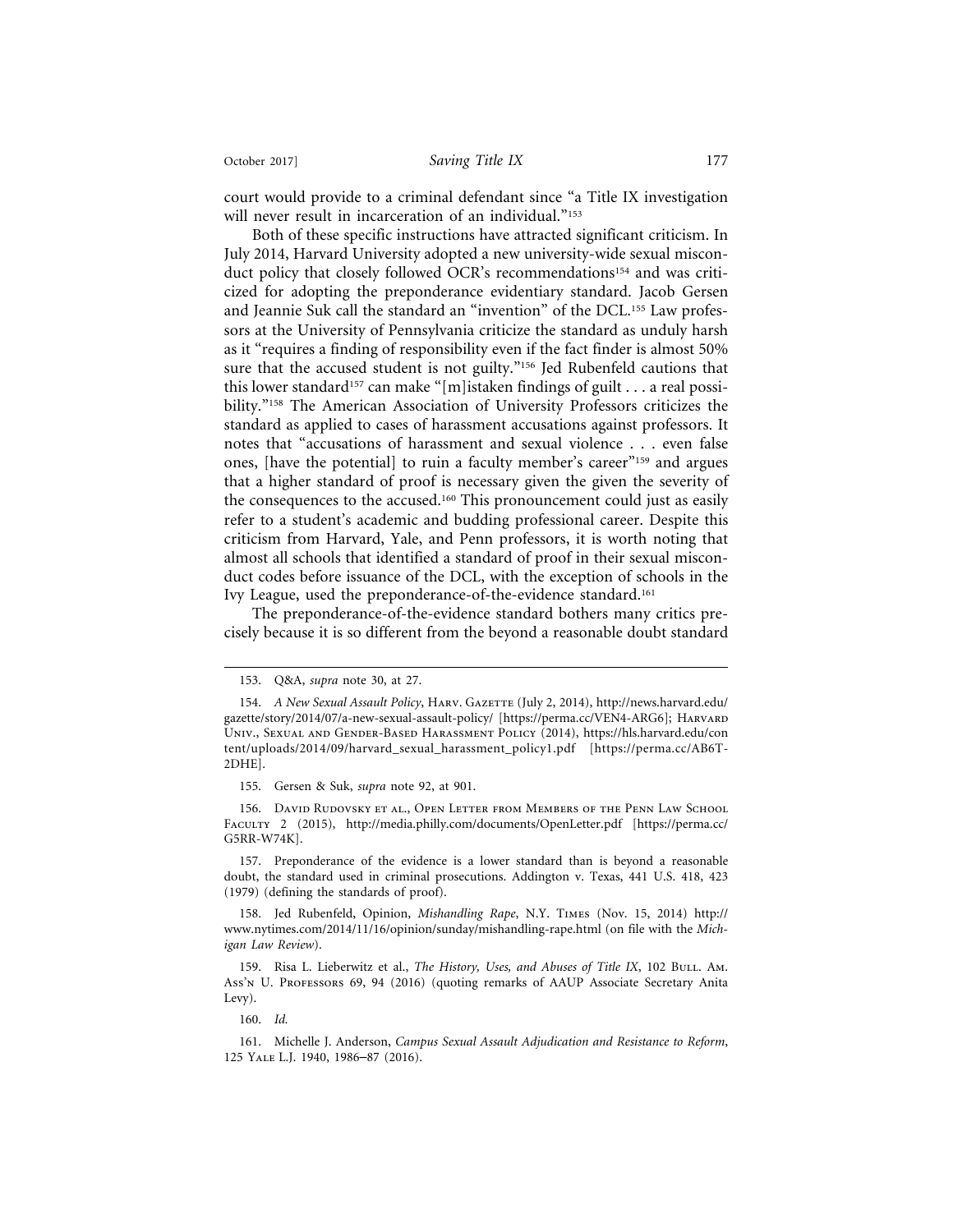the accused would face if on trial for criminal sexual assault.<sup>162</sup> Indeed, there are many other ways in which Title IX proceedings provide fewer protections for the accused than would a criminal trial. A Title IX respondent is not provided indigent counsel,<sup>163</sup> is not necessarily allowed to discover evidence against him, and is not allowed to confront the complainant.<sup>164</sup> In October 2014 and February 2015, law school professors from Harvard and the University of Pennsylvania, respectively, penned open letters criticizing the lack of due process protections for students accused of sexual harassment or violence under Title IX. Both letters noted that OCR discourages schools from allowing the respondent to confront the complainant (since OCR believes such a confrontation could easily retraumatize a victim of sexual assault), which the letters claimed violate the individual's constitutional right to confront his accuser.165 OCR also requires that universities conduct their investigations promptly, even if that requires the university to complete its investigation before the police have completed theirs.166 University investigations, of course, must be on a short time frame since students move away most summers and graduate within a few years. But the University of Pennsylvania letter raised the concern that respondents who are also defendants in a criminal investigation covering the same conduct might be forced, in order to defend themselves, to make statements during the Title IX process that could then compromise their criminal defense.167 The open letter from Harvard law professors criticized any adjudication without the aforementioned protections as "lack[ing] the most basic elements of fairness and due process."168

In the eyes of these critics, the Department of Education has spurred universities to create a series of "kangaroo courts" tasked with investigating sexual assaults that virtually require that complainants be believed, and that

165. *Id.* (noting "[t]he absence of any adequate opportunity to discover the facts charged and to confront witnesses and present a defense at an adversary hearing"); *see also* RUDOVSKY et al., *supra* note 156, at 5 ("Due process of law is not window dressing; it is the distillation of centuries of experience, and we ignore the lessons of history at our peril.").

166. Dear Colleague Letter, *supra* note 25, at 10 ("Schools should not wait for the conclusion of a criminal investigation or criminal proceeding to begin their own Title IX investigation . . . .").

<sup>162.</sup> Chmielewski, *supra* note 73, at 149 ("Critics of the Dear Colleague Letter have emphasized the alleged criminal conduct of an accused student to argue that educational institutions should use a heightened evidentiary standard when adjudicating cases of rape or sexual assault.").

<sup>163.</sup> To be fair, OCR technically does not prohibit the imposition of indigent counsel or the process of discovery, but does require that, if provided, it be provided to the complainant and the respondent equally. *See* Dear Colleague Letter, *supra* note 25, at 12. *But see* Russcol, *supra* note 106.

<sup>164.</sup> *See* Elizabeth Bartholet et al., *Rethink Harvard's Sexual Harassment Policy*, Bos. Globe (Oct. 15, 2014), https://www.bostonglobe.com/opinion/2014/10/14/rethink-harvardsexual-harassment-policy/HFDDiZN7nU2UwuUuWMnqbM/story.html (on file with the *Michigan Law Review*).

<sup>167.</sup> RUDOVSKY ET AL., *supra* note 156, at 5.

<sup>168.</sup> Bartholet et al., *supra* note 164.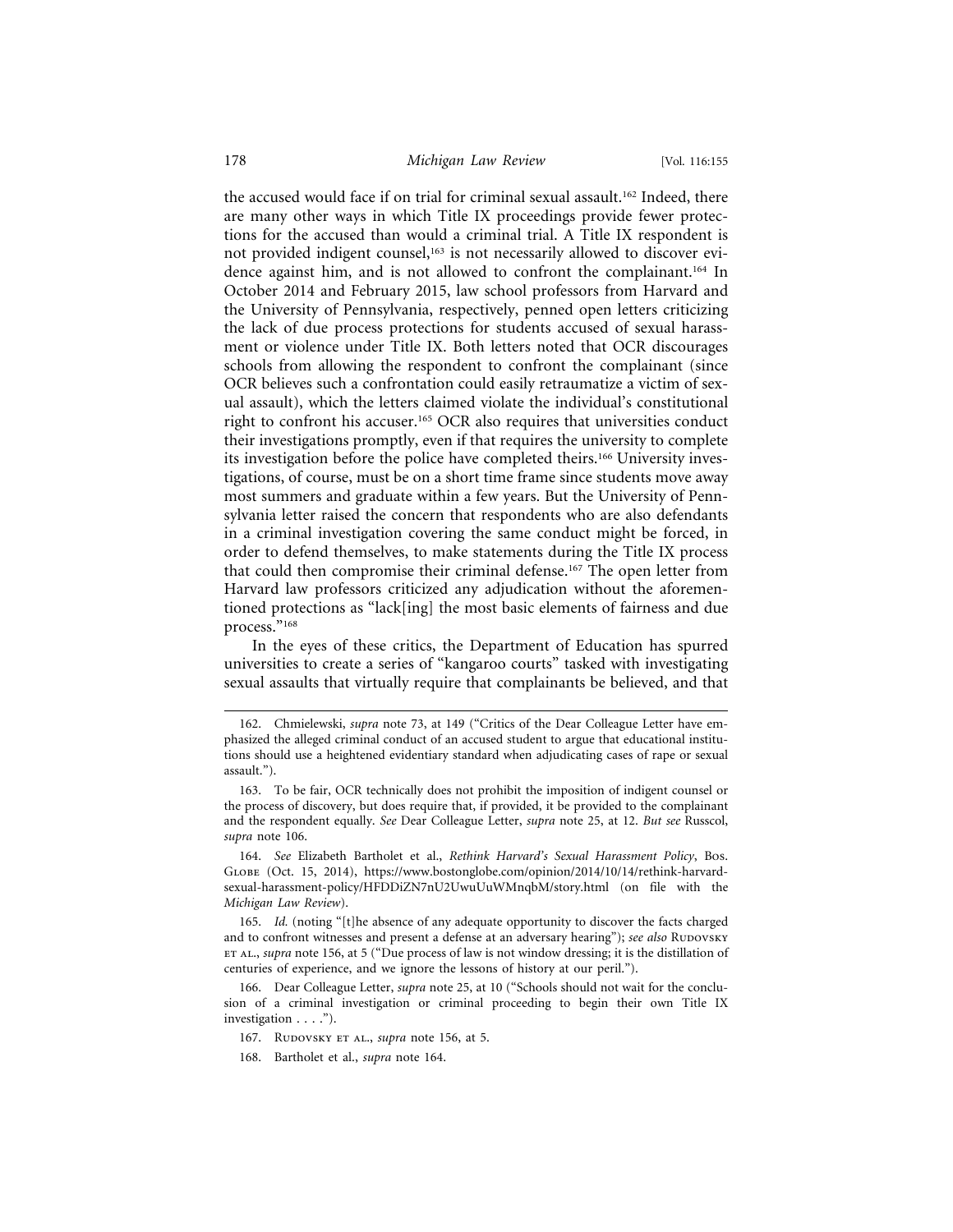respondents be denied the opportunity to defend themselves.169 A redesigned Title IX investigative system must address these critiques. For Title IX investigations of sexual harassment and violence to be viewed as legitimate, they cannot give off the perception that they place accused students in untenable and indefensible positions.

#### III. Maintaining School-Based Investigations While Placating Concerns of Bias or Violations of Due Process Rights

Sexual harassment and violence on college campuses have the potential to ruin victims' educational experience, and Title IX investigations of the offending conduct play an essential role in both remedying harm done to the complainant and preventing the respondent from committing similar acts in the future.170 Universities should not eschew their Title IX responsibilities and leave all investigative responsibility to the police, for reasons described above. But for these investigations to be respected, they must become fair: they must not give off the appearance of bias or suggest that the school has violated the accused student's rights to a fair proceeding.

This Part argues that Title IX investigations should be restructured, not eliminated, in response to criticism, and proposes ways to maintain OCR enforcement and school-based investigations, while eliminating the elements that raise legitimate and pressing criticism. This Part proposes two ways for schools to restructure Title IX investigations—by outsourcing the fact-finding component to specialized investigative centers and by using a higher evidentiary standard for cases in which a student is accused of conduct that could also be a felony—in order to address prevailing criticism.

#### A. *Outsource Fact-Finding to Investigation Centers*

Universities are uniquely equipped to remedy and prevent harm resulting from sexual violence,<sup>171</sup> but they simultaneously need investigative help. At present, universities tend to investigate complaints through one of two models, each with its own flaws. Rather than use either of these methods, which raise concerns of unreliability and bias, schools should outsource the fact-finding portion of their investigations to specialized investigation centers.

Title IX investigations evoke comparisons with criminal investigations because an accused student is tried for conduct that violates both university policy and, in cases of sexual violence, the law. At some campuses, this "trial" takes place in front of a panel of investigators who ask questions and

<sup>169.</sup> See Sarah Edwards, Note, *The Case in Favor of OCR's Tougher Title IX Policies: Pushing Back Against the Pushback*, 23 DUKE J. GENDER L. & POL'Y 121, 122 (2015).

<sup>170.</sup> *See* Not Alone Report, *supra* note 58, at 2–3. ?

<sup>171.</sup> *See supra* Section II.A.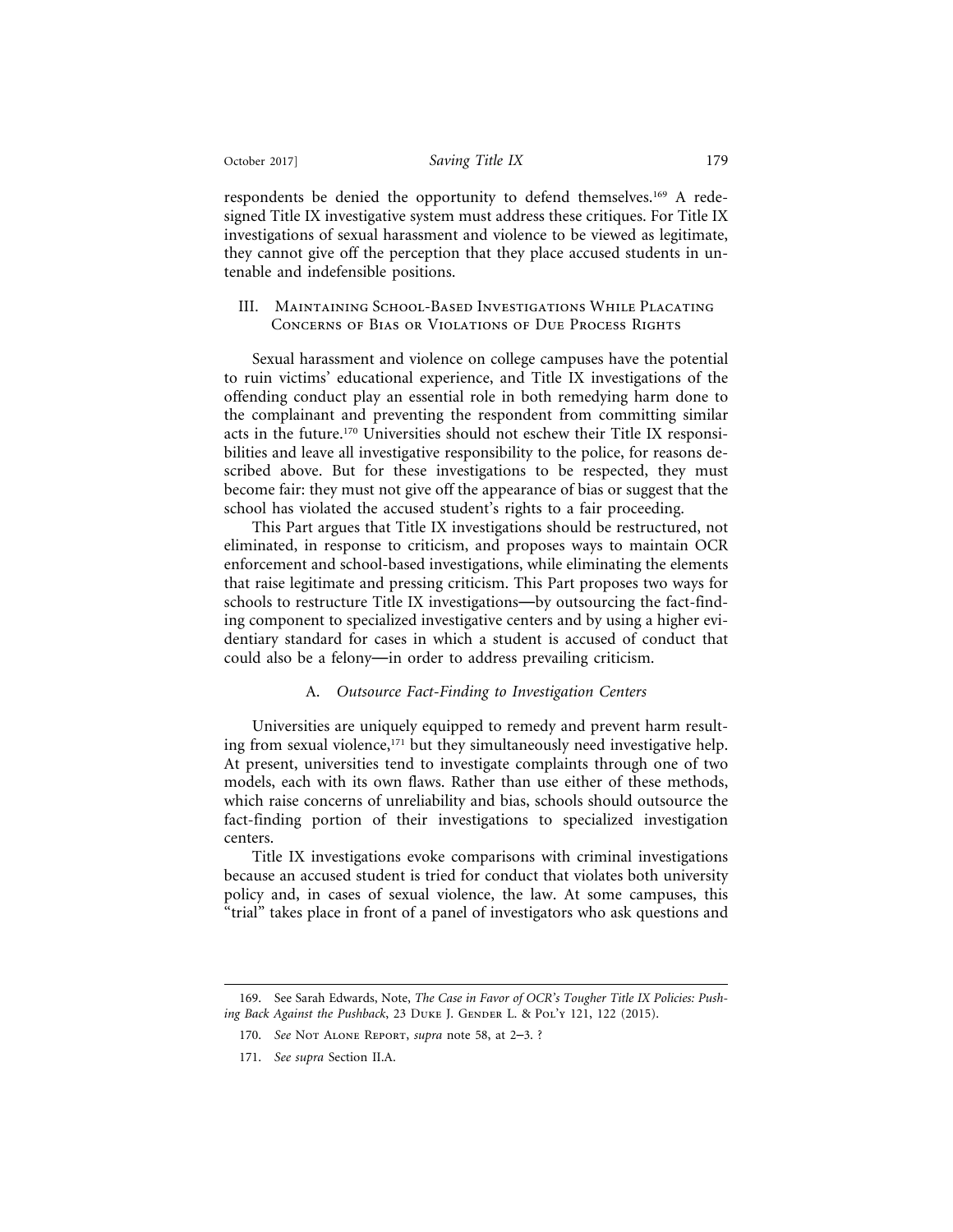hear from witnesses called by the party.<sup>172</sup> This panel may allow students to present remarks; a representative of the school's Title IX investigation office may also present to this panel his or her opinion on the facts and the credibility of the parties' accounts of the case based on earlier conversations with the complainant and respondent.<sup>173</sup>

Many schools have tried better ways to conduct their investigations. Some schools, including those that have resolved complaints with  $OCR$ ,<sup>174</sup> have adopted the single-investigator model of investigation.<sup>175</sup> Under the single-investigator model, a single, trained member of the university's Title IX investigation office conducts in-person interviews with each of the parties, reviews evidence, meets with witnesses, and prepares a report detailing his or her determination of the credibility of each party's account.176 The report is then reviewed by both parties and by the Title IX coordinator and is then adopted as the final determination of whether the university's policy was violated.177

The single-investigator model has both administrative and substantive benefits. Single investigators develop expertise in the areas of Title IX and of conducting sensitive interviews, and thus are more skilled than the average panel member at making credibility determinations.178 Moreover, an investigation performed by one person can be completed more quickly because of the scheduling ease the model offers over the hearing-panel model.<sup>179</sup> Single investigators can conduct in-person interviews in unobtrusive ways, such as in an office or in a space convenient to the party or witness.<sup>180</sup> These interviews are not only unlike a formal hearing panel but also so different from criminal justice proceedings that they hardly lend themselves to comparison.

Despite these benefits, the model has drawbacks. Single investigator–run investigations, by placing the ultimate decision of responsibility in the hands

%20of%20Virginia%20Flowchart%20for%20Students.July2016.pdf [https://perma.cc/LGC2- HEEW] (noting that the investigation will be "directed by the [i]nvestigator").

<sup>172.</sup> *See, e.g.*, Catholic Univ. of Am., Grievance Procedures for Reported Sexual Offenses 8–9 (2015), http://deanofstudents.cua.edu/res/docs/Sexual%20Offenses%20Griev ance%20Procedure%20May%202015%20.pdf [https://perma.cc/7UUU-LBSM].

<sup>173.</sup> *See, e.g.*, Butler Univ., Civil Rights Equity Grievance Resolution Process for Faculty, Students and Staff 18 (2014), https://www.butler.edu/file/88479/download [https: //perma.cc/JJA9-UPYV].

<sup>174.</sup> Montana Letter, *supra* note 17; UVA Letter, *supra* note 55.

<sup>175.</sup> *See, e.g.*, Univ. of Mont., Discrimination Grievance Procedures 3, 5 (2013), http://www.umt.edu/eo/documents/discriminationprocedures.docx [http://perma.cc/S8TM-UWEE]; Univ. of Va., The Path of a Report of Student Prohibited Conduct 2 (2016), https://eocr.virginia.edu/sites/eop.virginia.edu/files/University

<sup>176.</sup> *See, e.g.*, *Formal Resolution*, U. Mich. [hereinafter *Michigan Resolution Process*], https://studentsexualmisconductpolicy.umich.edu/content/formal-resolution [https://perma. cc/3E5C-BX8R].

<sup>177.</sup> *See id.*

<sup>178.</sup> Interview with Rebecca Leitman Veidlinger, Title IX Investigator & Consultant, in Ann Arbor, Mich. (Jan. 26, 2016; Feb. 2, 2016).

<sup>179.</sup> *Id.*

<sup>180.</sup> *Id.*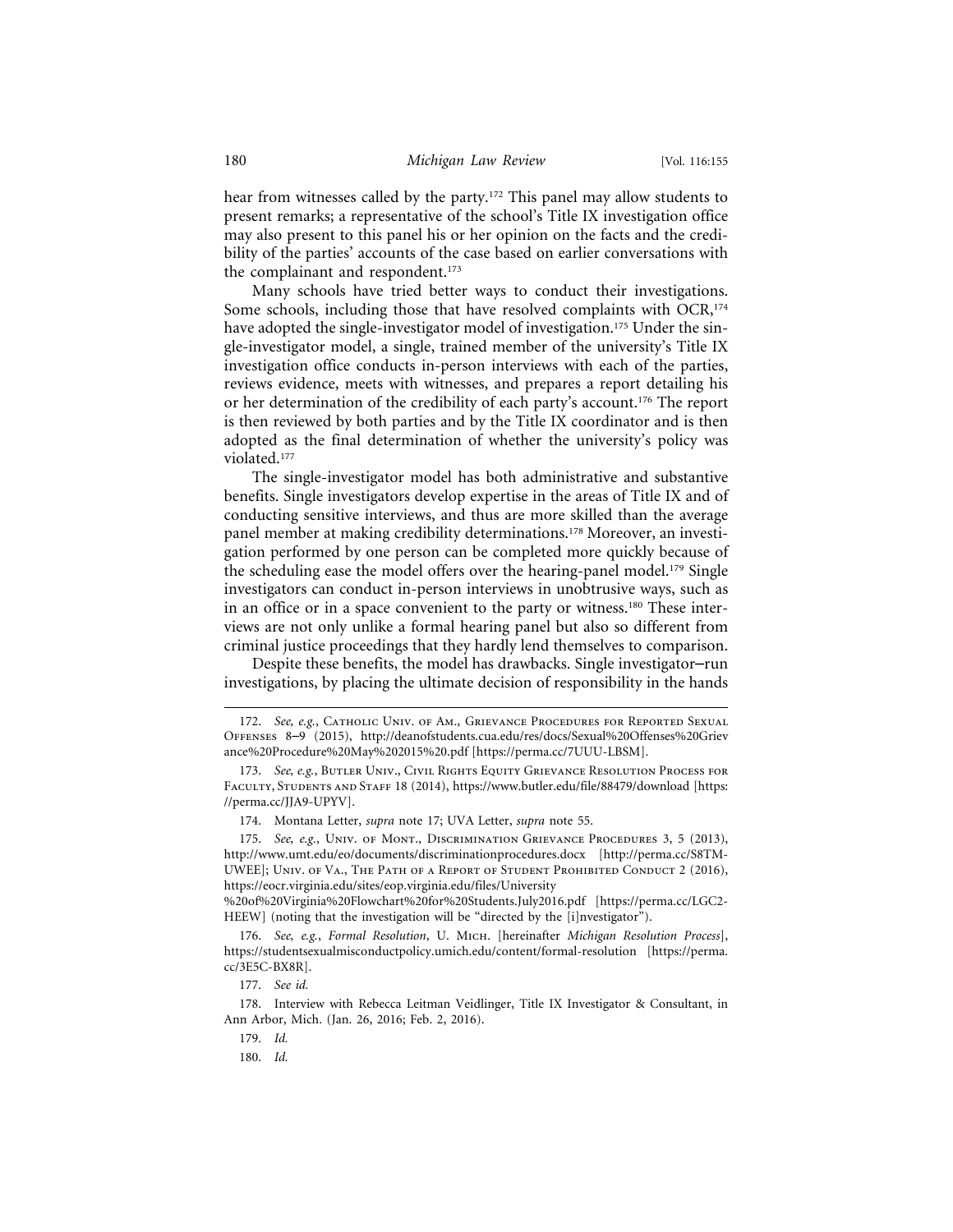of one individual, may give off the perception of unfairness. The model opens the door to respondents blaming an adverse decision on a personality conflict<sup>181</sup> or to Gertner's concern that one individual holds the power of the judge, jury, and executioner.<sup>182</sup>

To alleviate concerns of potentially biased or inappropriate investigations, while preserving the benefits of expertise and of a procedure that looks *unlike* a criminal justice investigation, universities should borrow from the method used to investigate child sexual assault. In many jurisdictions, regional child advocacy centers operate to provide careful investigations of allegations of sexual abuse of children.<sup>183</sup> These centers employ psychologists, psychiatrists, counselors, and social workers, all who are trained in talking to children about possible sexual trauma; these centers coordinate their respective services with those of law enforcement officials.184 To be clear, campus sexual assault and child sexual abuse are different issues. The issue in Title IX investigations is often whether consent was given,<sup>185</sup> which is moot when child abuse is at issue because children are legally incapable of giving consent<sup>186</sup>—but the model presents a useful paradigm for adjudicating sexual assault cases.

Investigation centers solve many of the problems presented by the panel and single-investigator models. They allow for professional investigations of complaints of sexual harassment or violence by a team with the experience and competence to make an accurate credibility determination.<sup>187</sup> They provide the resources to conduct investigations promptly.188 And they allow the investigators to reach a decision without considering repercussions to the university.189 These centers would be able to conduct forensic investigations, leaving universities to focus on providing support services to the complainant and the accused.190 Universities would contract with investigation centers to conduct the fact-finding part of investigations, and centers would be able

183. See, e.g., COTTAGE SEXUAL ASSAULT CTR. & CHILD. ADVOC. CTR., http:// www.northgeorgiacottage.org/ [https://perma.cc/HZ5J-WWYX]; GwINNETT SEXUAL AssAULT Ctr. & Child. Advoc. Center, http://www.gsac-cac.org/ [https://perma.cc/NM4P-97AR].

184. Interview with Rebecca Leitman Veidlinger, *supra* note 178.

185. *See, e.g.*, *Michigan Resolution Proces*s, *supra* note 176.

186. *See, e.g.*, MODEL PENAL CODE § 213.5 (AM. LAW INST. Preliminary Draft No. 5, 2015).

187. Gina Maisto Smith & Leslie M. Gomez, *The Regional Center for Investigation and Adjudication: A Proposed Solution to the Challenges of Title IX Investigations in Higher Education*, 22 DISP. RESOL. MAG., Spring 2016, at 27, 31–32.

- 188. *Id.* at 32.
- 189. *See id.* at 31.

190. *See* Gina Maisto Smith & Leslie M. Gomez, *The Regional Center for Investigation and Adjudication: A Proposed Solution to the Challenges of Title IX Investigations in Higher Education*, 120 Penn St. L. Rev. 977, 997–1000 (2016).

<sup>181.</sup> *Id.*

<sup>182.</sup> *See* Gertner, *supra* note 128 at 36.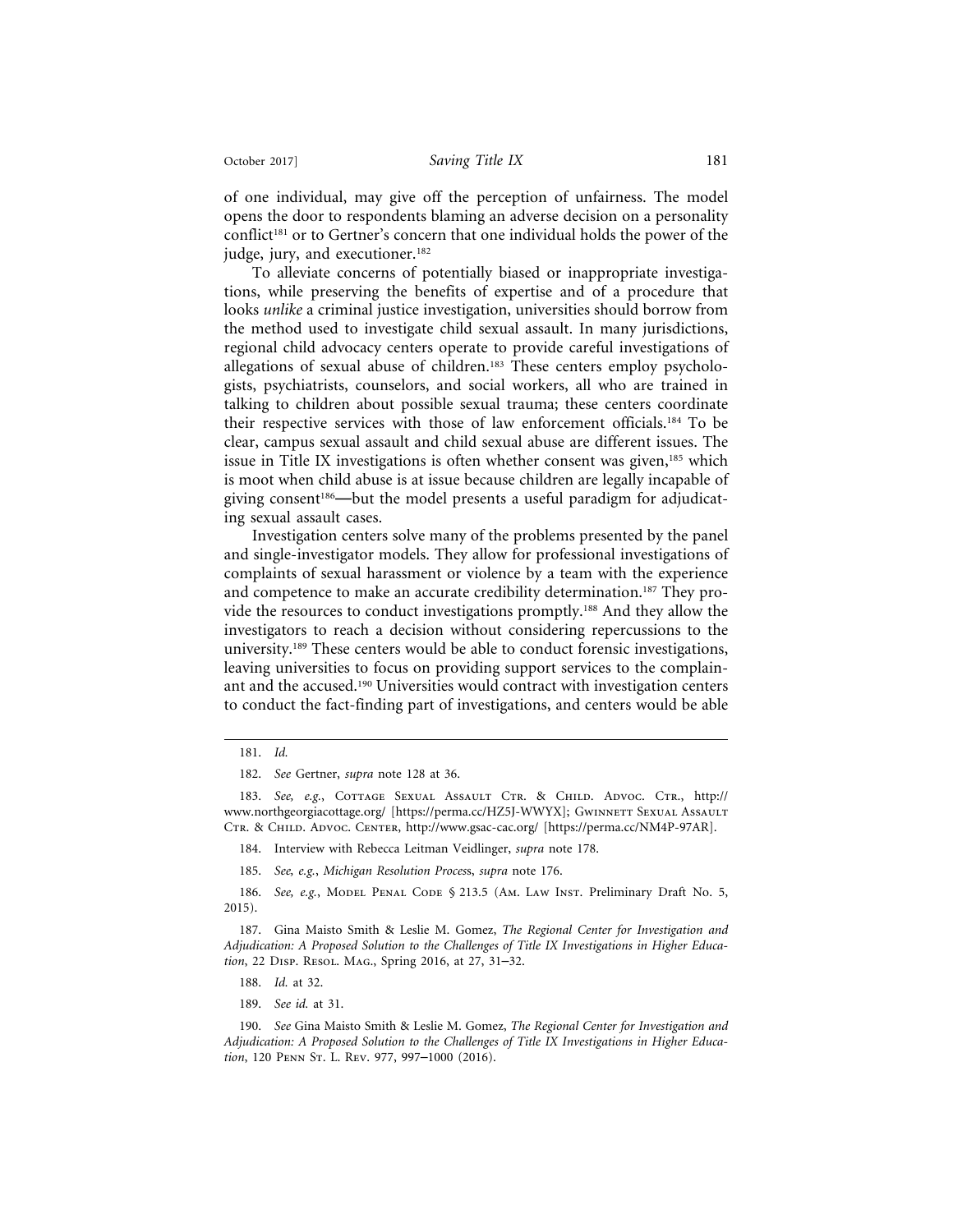to perform investigations for multiple schools, which would encourage conversations about best practices between campuses.<sup>191</sup>

The idea of outsourcing investigations is not new. Universities already hire external counsel and consultants to recommend changes to their sexual misconduct and grievance policies and audit their own Title IX compliance. The White House Task Force, too, suggested outsourcing: specifically, that universities prepare memoranda of understanding to memorialize partnerships between schools and rape crisis centers so that the centers can provide students—particularly at smaller schools<sup>192</sup>—who have experienced sexual assault with the necessary medical and psychological care.<sup>193</sup> In addition, two former prosecutors who currently consult with universities on Title IX disputes have advocated for the regional investigation-center model.<sup>194</sup> They note that regional centers can coordinate care between clinicians, law enforcement officials, and educational institutions to provide adequate care while allowing schools to avoid the perception that university administrators are biased and make mistakes to protect their institutions.195

Under this model, the independent centers would make fact-finding determinations and recommendations of responsibility and sanctions, but the school's Title IX coordinator or hearing panel would make the ultimate determination of responsibility and appropriate sanctions on the basis of the center's recommendation. This system would allow schools to maintain control over the application of the proper evidentiary standards. To deviate from the recommendations, the Title IX coordinator would need to provide justifications, which would be subject to OCR review if the school were to be investigated. This would discourage deviation for improper reasons. This model would not undermine the Title IX coordinator's authority since he or she would serve as a quality check on the work done by the independent

<sup>191.</sup> Smith & Gomez, *supra* note 187, at 32 ("The potential long-term benefits of increased collaboration could be educational for campus and law enforcement processes, enhance relationship building, and provide greater transparency throughout.").

<sup>192.</sup> Smaller schools tend to have fewer institutional resources—such as medical and psychiatric care—at their disposal; a shared investigatory center would allow small schools to share those resources.

<sup>193.</sup> Not Alone Report, *supra* note 58, at 15. This solution echoes the White House Task Force's goal, but provides for the investigation of sexual harassment and assault that does not rise to the level of rape.

<sup>194.</sup> *See* Smith & Gomez, *supra* note 187, at 27–28, 31–32.

<sup>195.</sup> *See id.* at 30–32. John Banzhaf has similarly advocated for independent investigation centers; he has even suggested that centers employ retired judges and lawyers to make determinations about appropriate punishments, in order to remove all perception of university bias. *See* Janna Paramore, *Law Professor's Proposal for Reporting Sexual Violence Funded in Virginia*, GW Hatchet (Jan. 31, 2016, 11:00 PM), http://www.gwhatchet.com/2016/01/31/law-profes sors-proposal-for-reporting-sexual-violence-funded-in-virginia/ [https://perma.cc/9KHD-7M YQ]. His proposal has drawn the attention of Virginia Governor Terry McAuliffe, who recently allocated \$100,000 to study and develop an investigatory center in Virginia. *See* Jake New, *Investigating Sexual Assault, Regionally, INSIDE HIGHER ED (Jan. 25, 2016), https://* www.insidehighered.com/news/2016/01/25/virginia-may-create-regional-center-investigatingsexual-assaults [https://perma.cc/89BA-8NP9].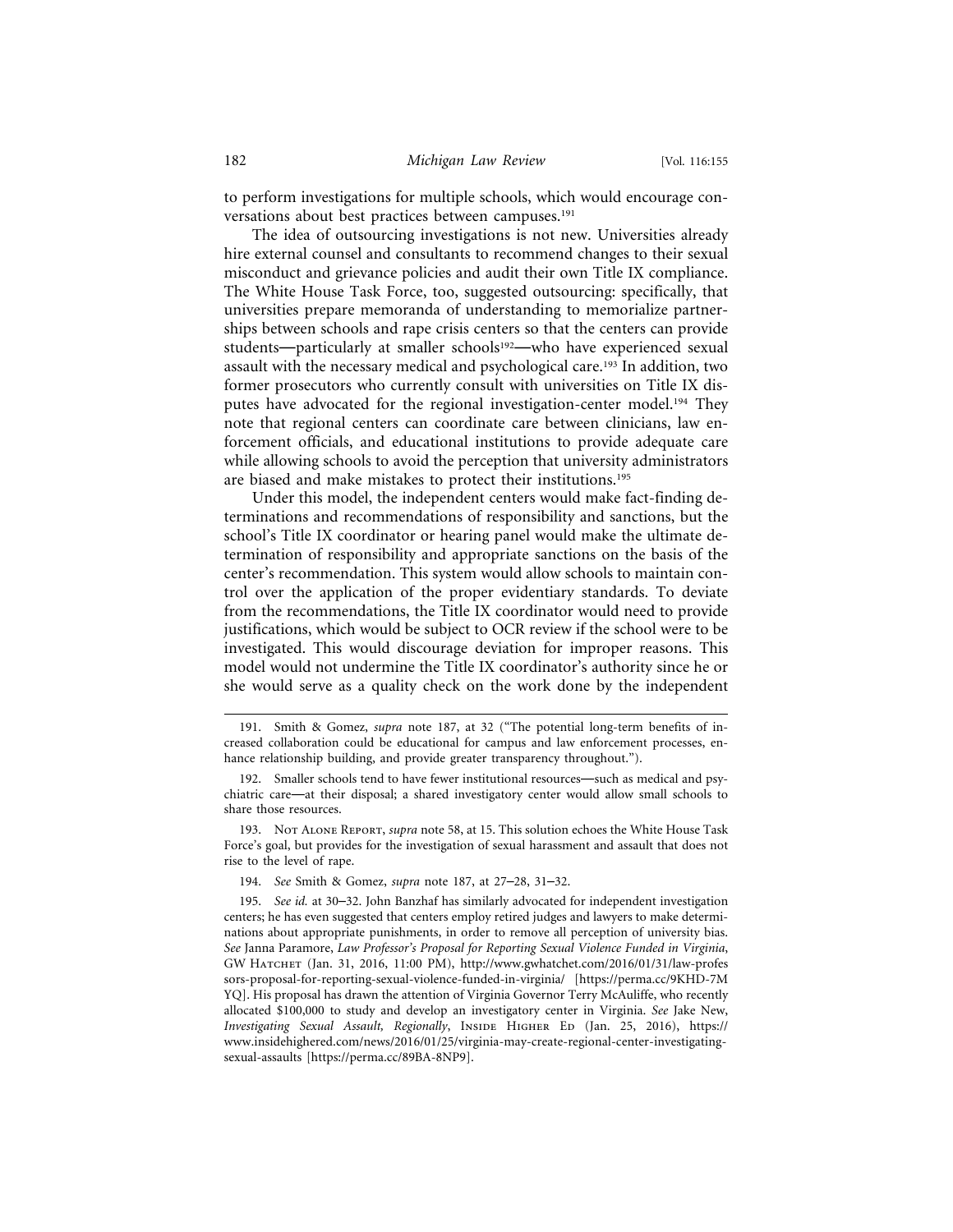centers. Title IX coordinators could refuse to adopt inaccurate findings and even terminate contracts with centers for inadequate work. Further, regional centers would have the capability to preserve evidence in case the complainant were to report the incident to the police.

The regional-center model would not require any new guidance from OCR in order to be implemented. Under OCR's current position, schools must oversee Title IX investigations but can hire independent contractors to conduct the investigations.196 A shift to the regional-center model would require geographic buy-in to make it financially sustainable, but would not require new policies to take effect. It is a simple solution that would promote thorough, experienced investigations and mitigate concerns of bias.

#### B. *Evidentiary Standards*

Furthermore, to address criticisms that OCR has forced schools to curtail respondents' rights, OCR and the schools it regulates should tweak the current standards for evidentiary findings. The DCL and the Q&A require that schools investigate complaints of sexual harassment or violence under the preponderance-of-the-evidence standard.<sup>197</sup> This current standard addresses the concern that allegations of sexual misconduct are hard to prove under any evidentiary standard.<sup>198</sup> But it does not, as a rule, adequately balance the needs of victims with those of accused students. Preponderance of the evidence is the typical civil evidentiary standard, but perhaps it is too low of a bar for a process intended to determine whether an individual is personally responsible for committing an act of sexual harassment or violence. This concern is especially weighty when the low evidentiary standard is used to assign consequences that may follow the respondent for life.<sup>199</sup>

OCR imposes the preponderance-of-the-evidence standard because it is the civil evidentiary standard. But preponderance of the evidence should not apply in all situations. Instead, universities should bifurcate the related questions: one of responsibility for the conduct, and the other of the presence of a hostile environment. Title IX investigators should use the preponderanceof-the-evidence standard when determining whether the accused student engaged in conduct that was sufficiently severe, persistent, or pervasive to create a hostile environment, and they should impose sanctions short of expulsion or suspension for such a finding. An investigation into an act or

<sup>196.</sup> *See* 34 C.F.R. § 106.4(c) (2013) (noting specifically that obligations may extend to "contractors[ or] subcontractors"); Q&A, *supra* note 30, at 25 ("[N]either Title IX nor the DCL specifies who should conduct the investigation. It could be the Title IX coordinator . . . but it does not have to be.").

<sup>197.</sup> *See supra* notes 148–151 and accompanying text.

<sup>198.</sup> *See, e.g.*, Nancy Chi Cantalupo, *Address: The Civil Rights Approach to Campus Sexual Violence*, 28 Regent U. L. Rev. 185, 191–96 (2016).

<sup>199.</sup> *See* Smith, *supra* note 142 (giving the example of a student who was expelled for sexual misconduct and who, despite having a 3.9 GPA from an Ivy League university, was unable to find any school to accept his transfer application).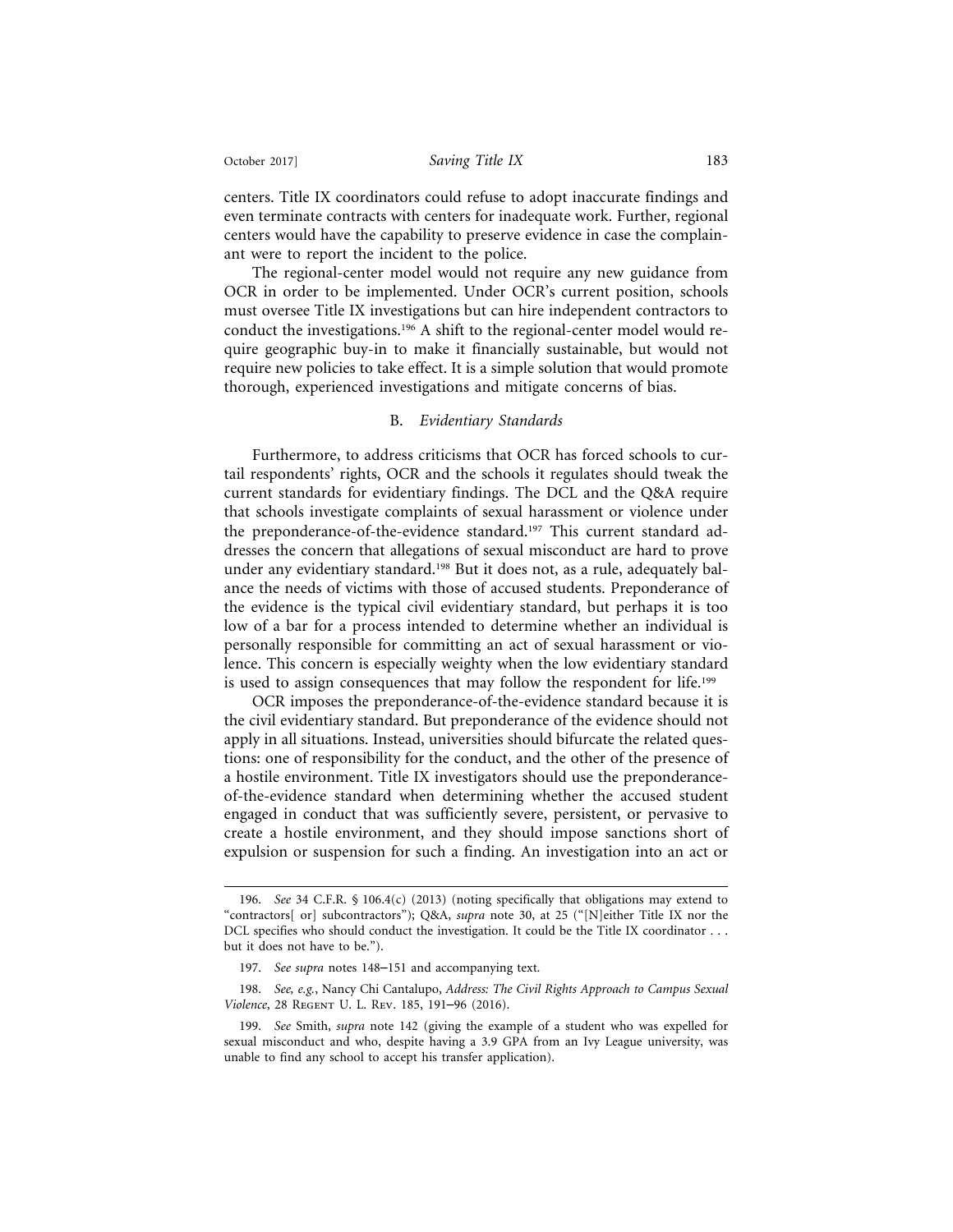pattern of sexual harassment would fall under this standard, as would questions about the presence of a hostile environment before and after an alleged sexual assault. But when determining whether the student is responsible for an act of sexual violence, investigators should use the clear-and-convincing standard of proof. This would tie the civil standard to the civil action—the deprivation of an opportunity to fully enjoy the benefits of the educational institution because of the hostile environment—but would require a stricter standard for the question that has the ability to impose lifelong consequences on the respondent.

A school's Title IX obligation is to protect its students from hostile environment created by severe, persistent, and pervasive conduct on the basis of sex.<sup>200</sup> A school does this by preventing and remedying such conduct. Bifurcating the findings allows schools to respond to the complainant and the accused individually. Schools can separate the question of personal responsibility for acts of sexual violence from the question of whether a victim has been given the resources he or she needs. If an investigation does not lead to a finding of responsibility, schools can still provide resources to complainants who experience a hostile environment. If a complainant reports an incident of sexual harassment or violence, the school cannot prevent the incident, but it can remedy the situation through the imposition of interim measures<sup>201</sup> without even conducting an investigation.<sup>202</sup> A finding that the accused student engaged in severe, persistent, or pervasive conduct on the basis of sex that created a hostile environment would allow the school to remedy the situation by making the interim measures permanent and imposing other academic consequences (e.g., completion of educational programs on consent) to prevent the student from committing similar offenses in the future.<sup>203</sup>

There is precedent for using a lower evidentiary bar to determine whether one has created a hostile environment that is sufficiently severe, persistent, or pervasive. Since fostering a hostile environment is, by definition, a civil rights violation,<sup>204</sup> it makes sense that the civil standard would apply. In fact, the behavior that would lead a university to conclude that an accused student has created a hostile environment is the same behavior that would allow a court to issue a domestic violence protective order.<sup>205</sup> And all fifty states use either preponderance of the evidence or a lower evidentiary

204. Dear Colleague Letter, *supra* note 25, at 3 & n.10.

<sup>200.</sup> *See* 20 U.S.C. § 1681 (2012).

<sup>201.</sup> For example, forbidding the accused student from using the dining hall during certain hours, requiring the accused student to move to another dorm, or to switch out of certain classes.

<sup>202.</sup> *See* Q&A, *supra* note 30, at 32–33; Dear Colleague Letter, *supra* note 25, at 15–17.

<sup>203.</sup> *See* Q&A, *supra* note 30, at 34–36.

<sup>205.</sup> *See generally* Aaron H. Caplan, *Free Speech and Civil Harassment Orders*, 64 Hastings L.J. 781 app. at 856–62 (2013) (collecting state statutes outlining conduct warranting a court-issued protective injunction against the actor).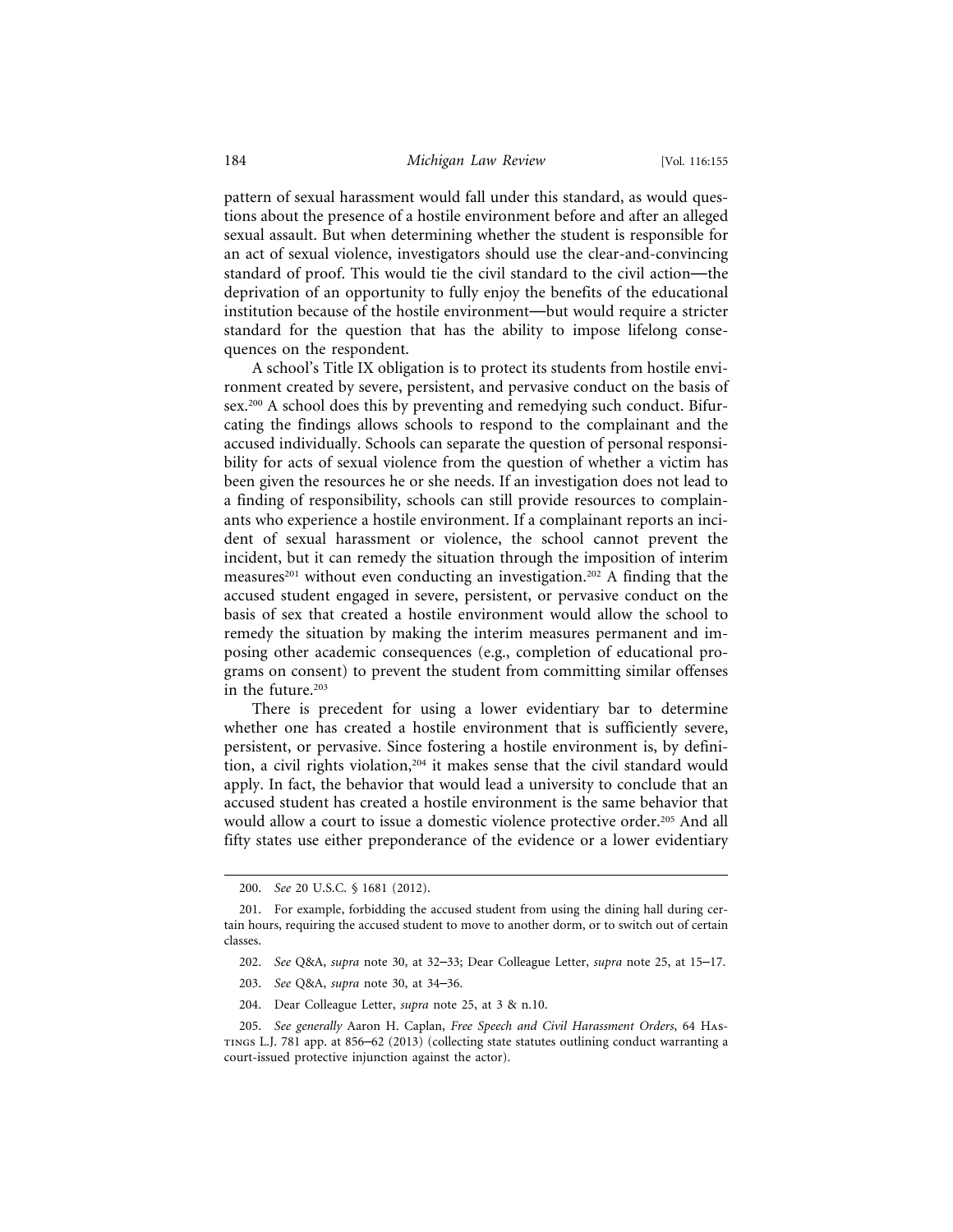standard (such as "discretion of the court based on good cause") when determining whether to issue a protective order.<sup>206</sup>

Universities would still need to use the clear-and-convincing standard to hold individuals responsible for acts of sexual violence—that is, acts that may meet the statutory definitions of crimes and that can result in the imposition of sanctions like suspension and expulsion. To address the concern that such a finding could be used against a student in the event the student is criminally prosecuted after the school makes its determination, the finding could include the caveat that it is based on evidence inadmissible in a criminal proceeding (e.g., statements made by the accused student without the presence of counsel) and that it is based on a lower evidentiary standard. The clear-and-convincing evidentiary standard would satisfy critics who worry about accused students' due process rights by placing the evidentiary burden on the complainant before imposing sanctions with permanent consequences.

Furthermore, using the higher evidentiary standard for questions of personal responsibility for sexual violence would address the concerns of critics who fear that respondents are unfairly punished or even that accused men have become the new population most victimized as a result of sexbased discrimination. A higher evidentiary standard would allow OCR to validate complainants' allegations without raising questions about sham proceedings. Moreover, having two evidentiary standards would help clarify which activities actually violate Title IX. By forcing an analytical separation between sexually violent conduct and the creation of a hostile environment, universities and their students will gain a better understanding of the types of behavior that actually violate the law.

In many ways, this proposal of two evidentiary standards mimics the longstanding distinction between criminal and tort liability. An individual charged with murder gains the benefit of the beyond-a-reasonable-doubt standard, and, if convicted, faces permanent sanctions (e.g., incarceration, a felony conviction, and the loss of rights that stems from it). That same individual, if sued in a wrongful death suit, would have his responsibility determined under a preponderance-of-the-evidence standard. If found responsible, he would have to pay a sum of money in order to return the decedent's heirs to as similar a position as possible to that which they held before the incident.<sup>207</sup>

Severing the question of responsibility for committing sexual violence against another student from the question of responsibility for creating a hostile environment for another student because of her sex fits this well-

<sup>206.</sup> *See* Comm'n on Domestic Violence, Am. Bar Ass'n, Standards of Proof for Domestic Violence Civil Protection Orders (CPOs) by State (2009), http://www.amer icanbar.org/content/dam/aba/migrated/domviol/pdfs/Standards\_of\_Proof\_by\_State.pdf [https://perma.cc/XS6Q-WG4T].

<sup>207.</sup> *See, e.g.*, Cantalupo, *supra* note 198, at 195.